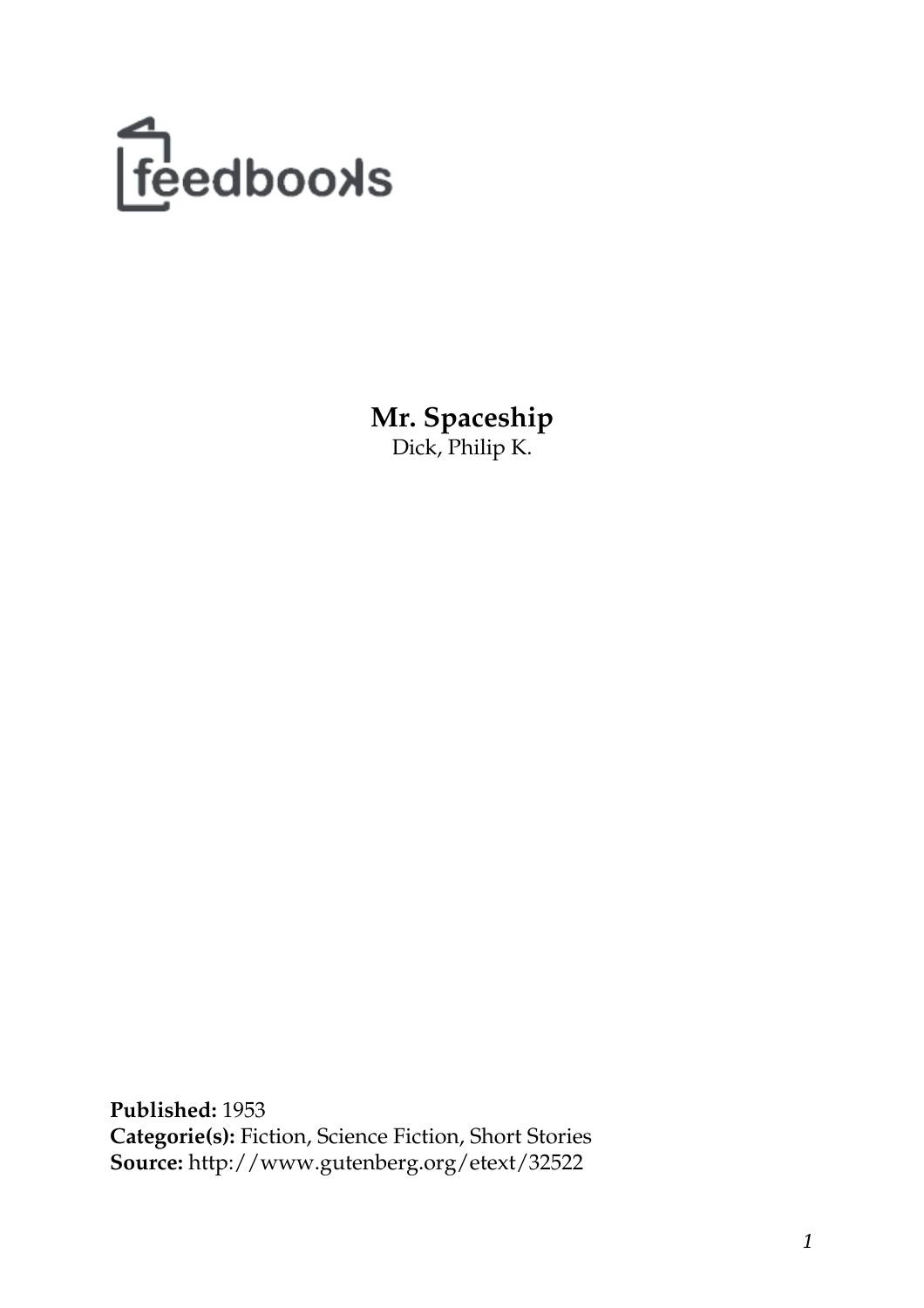## **About Dick:**

Philip Kindred Dick (December 16, 1928 – March 2, 1982) was an American science fiction novelist, short story writer, and essayist. Dick explored sociological, political and metaphysical themes in novels dominated by monopolistic corporations, authoritarian governments, and altered states. In his later works, Dick's thematic focus strongly reflected his personal interest in mysticism and theology. He often drew upon his own life experiences and addressed the nature of drug use, paranoia and schizophrenia, and mystical experiences in novels such as A Scanner Darkly and VALIS. The novel The Man in the High Castle bridged the genres of alternate history and science fiction, earning Dick a Hugo Award for Best Novel in 1963. Flow My Tears, The Policeman Said, a novel about a celebrity who awakens in a parallel universe where he is unknown, won the John W. Campbell Memorial Award for best novel in 1975. "I want to write about people I love, and put them into a fictional world spun out of my own mind, not the world we actually have, because the world we actually have does not meet my standards," Dick wrote of these stories. "In my writing I even question the universe; I wonder out loud if it is real, and I wonder out loud if all of us are real." In addition to thirty-six novels, Dick wrote approximately 121 short stories, many of which appeared in science fiction magazines. Although Dick spent most of his career as a writer in near-poverty, nine of his stories have been adapted into popular films since his death, including Blade Runner, Total Recall, A Scanner Darkly and Minority Report. In 2005, Time Magazine named Ubik one of the one hundred greatest Englishlanguage novels published since 1923. In 2007, Dick became the first science fiction writer to be included in The Library of America series.

## **Also available on Feedbooks for Dick:**

- *[The Gun](http://generation.feedbooks.com/book/3995.pdf)* (1952)
- *[The Defenders](http://generation.feedbooks.com/book/3892.pdf)* (1953)
- *[Beyond the Door](http://generation.feedbooks.com/book/3863.pdf)* (1954)
- *[The Crystal Crypt](http://generation.feedbooks.com/book/3878.pdf)* (1954)
- *[Beyond Lies the Wub](http://generation.feedbooks.com/book/3812.pdf)* (1952)
- *[The Variable Man](http://generation.feedbooks.com/book/4751.pdf)* (1953)
- *[The Skull](http://generation.feedbooks.com/book/4335.pdf)* (1952)
- *[Piper in the Woods](http://generation.feedbooks.com/book/4916.pdf)* (1953)
- *[Second Variety](http://generation.feedbooks.com/book/4711.pdf)* (1953)

**Copyright:** Please read the legal notice included in this e-book and/or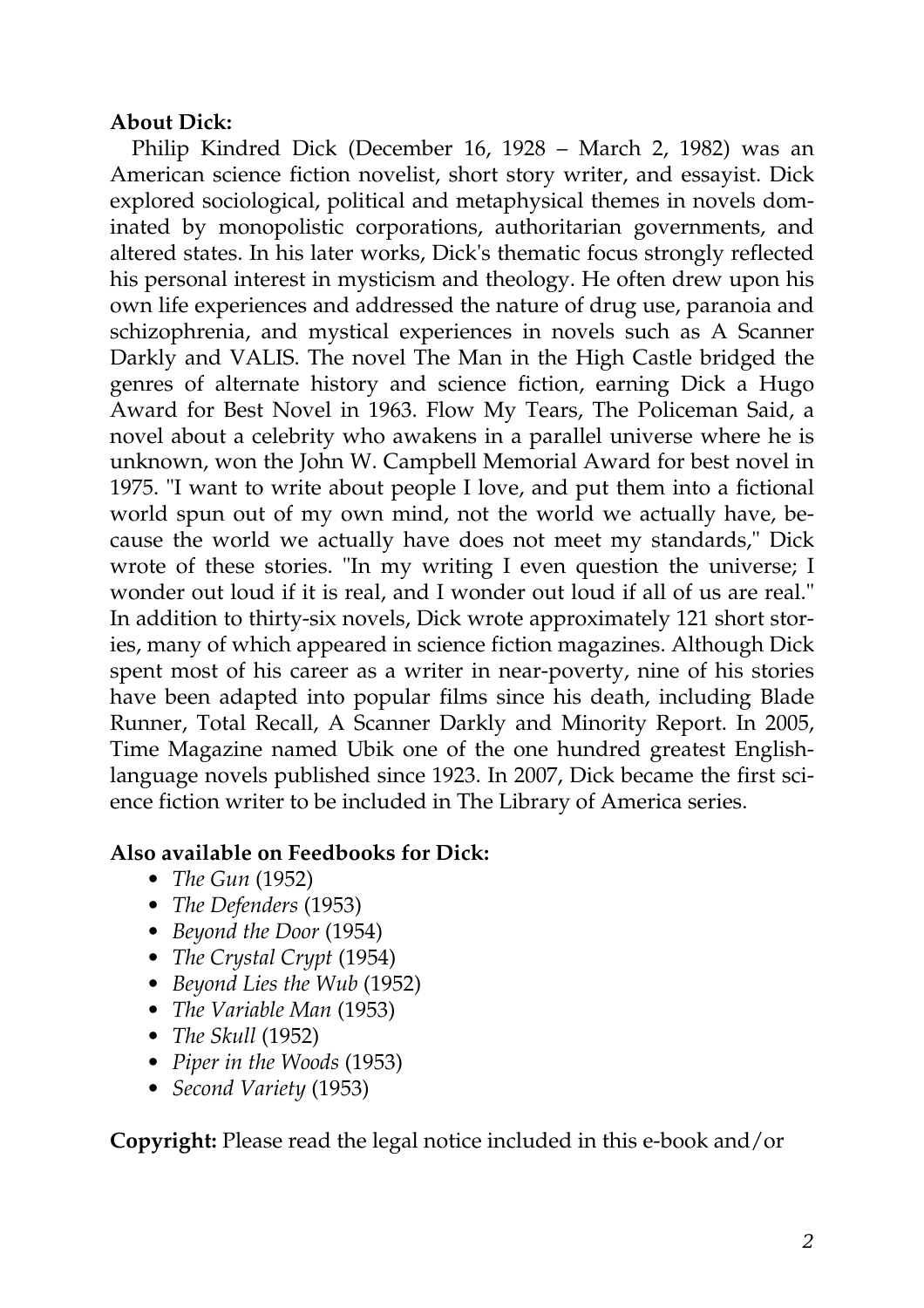check the copyright status in your country.

**Note:** This book is brought to you by Feedbooks <http://www.feedbooks.com> Strictly for personal use, do not use this file for commercial purposes.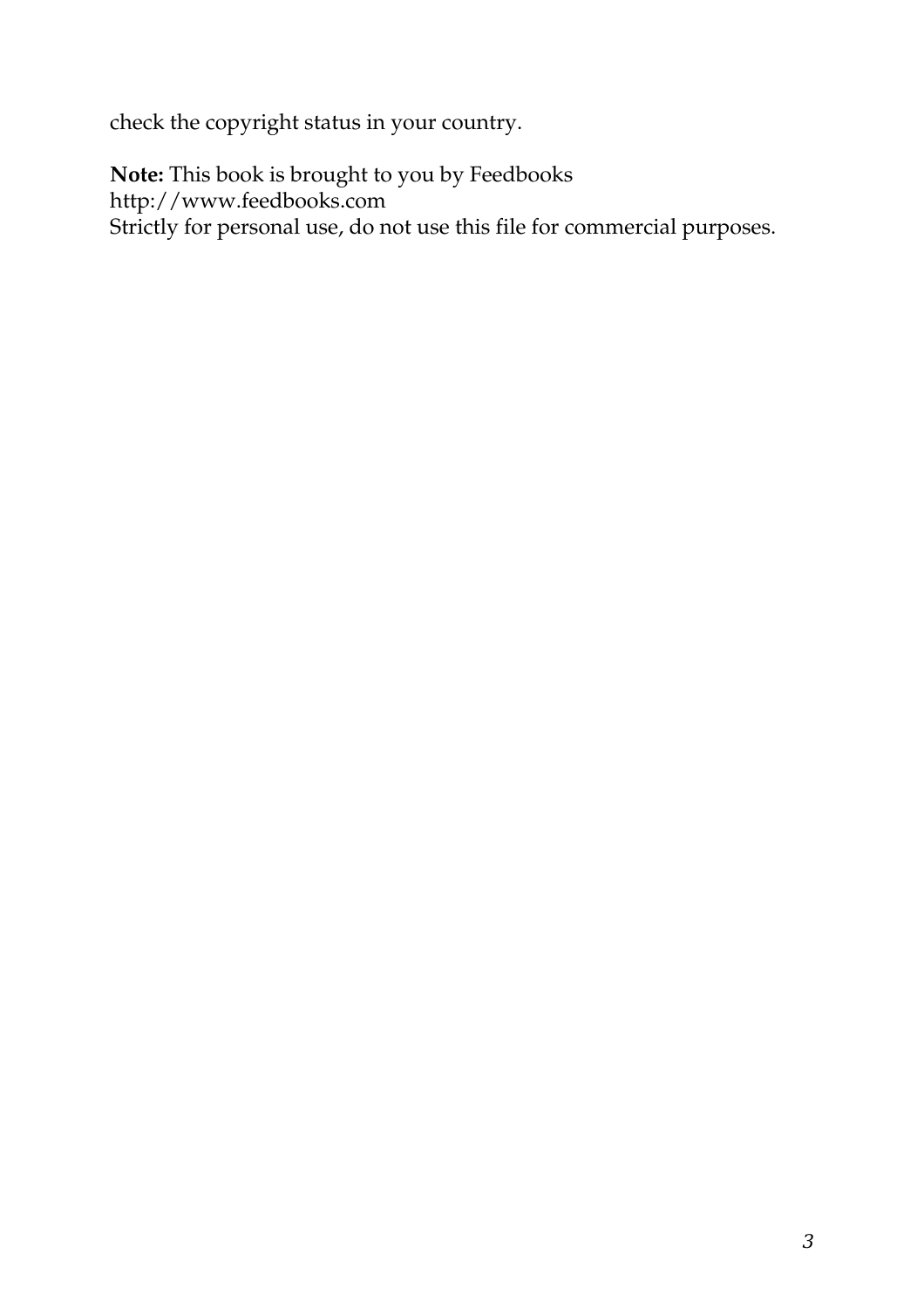This etext was produced from *Imagination Stories of Science and Fantasy*, January 1953. Extensive research did not uncover any evidence that the U.S. copyright on this publication was renewed.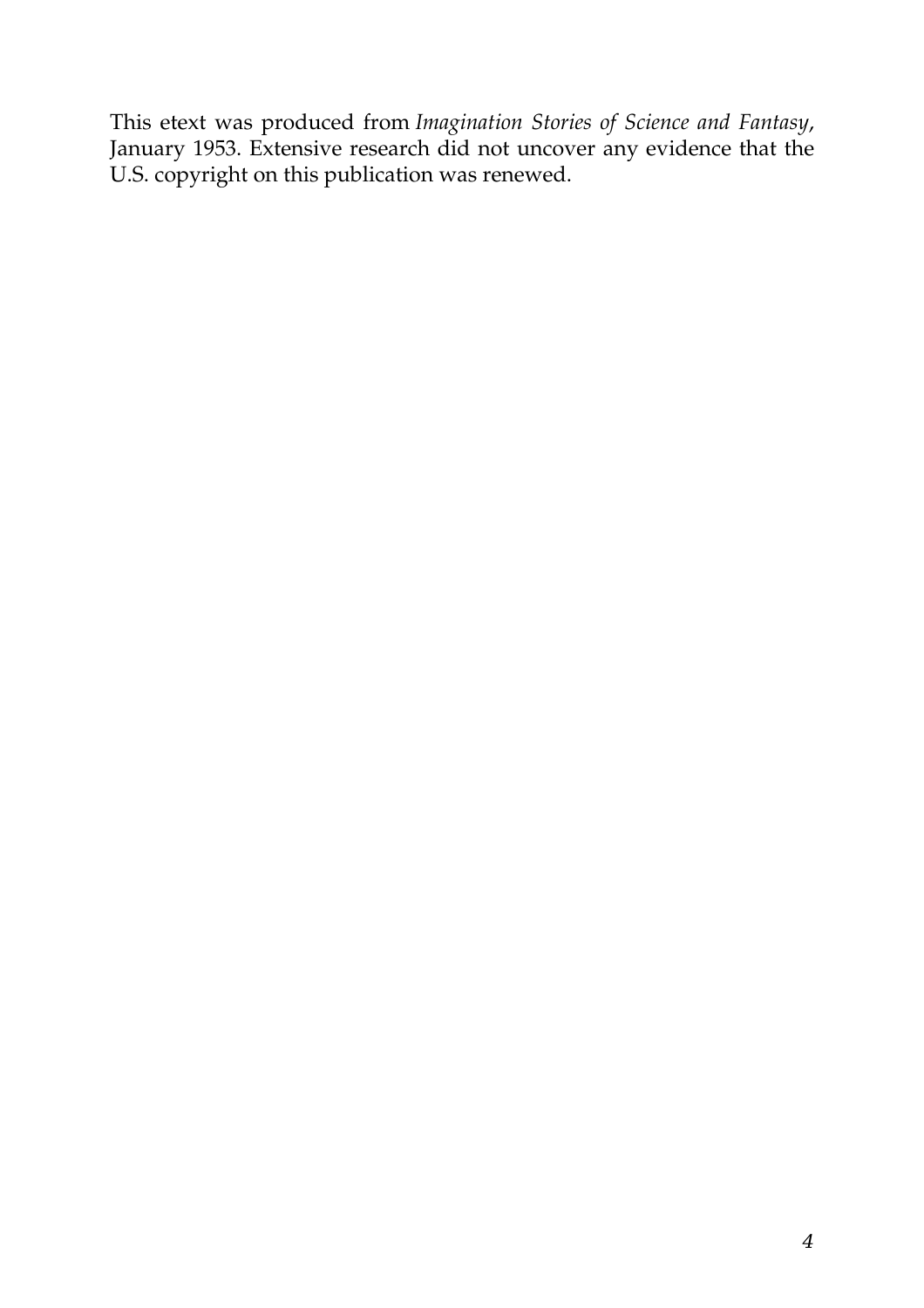**K** ramer leaned back. "You can see the situation. How can we deal with a factor like this? The perfect variable." with a factor like this? The perfect variable."

"Perfect? Prediction should still be possible. A living thing still acts from necessity, the same as inanimate material. But the cause-effect chain is more subtle; there are more factors to be considered. The difference is quantitative, I think. The reaction of the living organism parallels natural causation, but with greater complexity."

Gross and Kramer looked up at the board plates, suspended on the wall, still dripping, the images hardening into place. Kramer traced a line with his pencil.

"See that? It's a pseudopodium. They're alive, and so far, a weapon we can't beat. No mechanical system can compete with that, simple or intricate. We'll have to scrap the Johnson Control and find something else."

"Meanwhile the war continues as it is. Stalemate. Checkmate. They can't get to us, and we can't get through their living minefield."

Kramer nodded. "It's a perfect defense, for them. But there still might be one answer."

"What's that?"

"Wait a minute." Kramer turned to his rocket expert, sitting with the charts and files. "The heavy cruiser that returned this week. It didn't actually touch, did it? It came close but there was no contact."

"Correct." The expert nodded. "The mine was twenty miles off. The cruiser was in space-drive, moving directly toward Proxima, linestraight, using the Johnson Control, of course. It had deflected a quarter of an hour earlier for reasons unknown. Later it resumed its course. That was when they got it."

"It shifted," Kramer said. "But not enough. The mine was coming along after it, trailing it. It's the same old story, but I wonder about the contact."

"Here's our theory," the expert said. "We keep looking for contact, a trigger in the pseudopodium. But more likely we're witnessing a psychological phenomena, a decision without any physical correlative. We're watching for something that isn't there. The mine *decides* to blow up. It sees our ship, approaches, and then decides."

"Thanks." Kramer turned to Gross. "Well, that confirms what I'm saying. How can a ship guided by automatic relays escape a mine that decides to explode? The whole theory of mine penetration is that you must avoid tripping the trigger. But here the trigger is a state of mind in a complicated, developed life-form."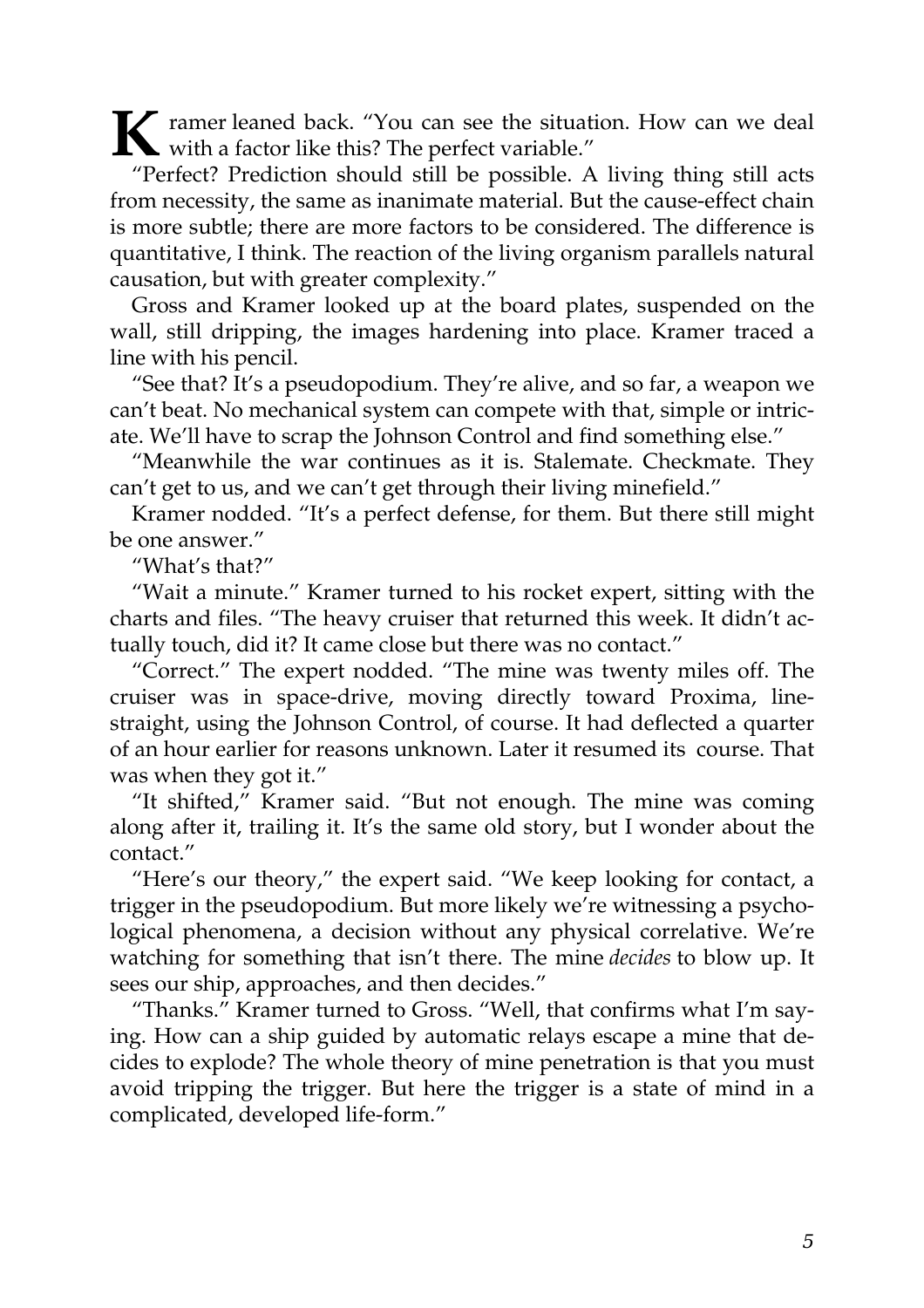"The belt is fifty thousand miles deep," Gross added. "It solves another problem for them, repair and maintenance. The damn things reproduce, fill up the spaces by spawning into them. I wonder what they feed on?"

"Probably the remains of our first-line. The big cruisers must be a delicacy. It's a game of wits, between a living creature and a ship piloted by automatic relays. The ship always loses." Kramer opened a folder. "I'll tell you what I suggest."

"Go on," Gross said. "I've already heard ten solutions today. What's yours?"

"Mine is very simple. These creatures are superior to any mechanical system, but only because they're alive. Almost any other life-form could compete with them, any higher life-form. If the yuks can put out living mines to protect their planets, we ought to be able to harness some of our own life-forms in a similar way. Let's make use of the same weapon ourselves."

"Which life-form do you propose to use?"

"I think the human brain is the most agile of known living forms. Do you know of any better?"

"But no human being can withstand outspace travel. A human pilot would be dead of heart failure long before the ship got anywhere near Proxima."

"But we don't need the whole body," Kramer said. "We need only the brain."

"What?"

"The problem is to find a person of high intelligence who would contribute, in the same manner that eyes and arms are volunteered."

"But a brain…."

"Technically, it could be done. Brains have been transferred several times, when body destruction made it necessary. Of course, to a spaceship, to a heavy outspace cruiser, instead of an artificial body, that's new."

The room was silent.

"It's quite an idea," Gross said slowly. His heavy square face twisted. "But even supposing it might work, the big question is *whose* brain?"

I t was all very confusing, the reasons for the war, the nature of the energy. The Yucconae had been contacted on one of the outlying plan- $\mathbf{I}$  t was all very confusing, the reasons for the war, the nature of the enets of Proxima Centauri. At the approach of the Terran ship, a host of dark slim pencils had lifted abruptly and shot off into the distance. The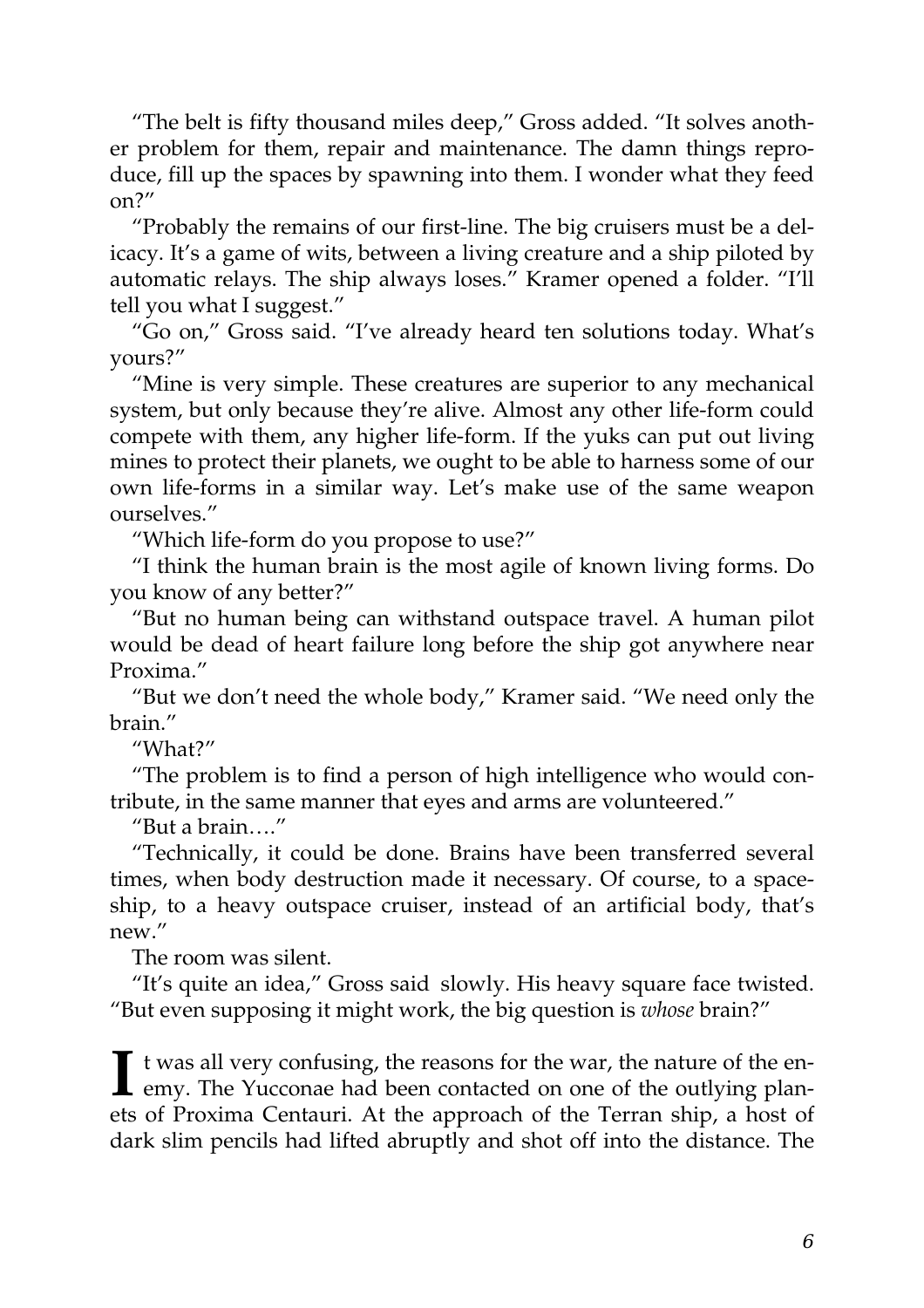first real encounter came between three of the yuk pencils and a single exploration ship from Terra. No Terrans survived. After that it was all out war, with no holds barred.

Both sides feverishly constructed defense rings around their systems. Of the two, the Yucconae belt was the better. The ring around Proxima was a living ring, superior to anything Terra could throw against it. The standard equipment by which Terran ships were guided in outspace, the Johnson Control, was not adequate. Something more was needed. Automatic relays were not good enough.

—Not good at all, Kramer thought to himself, as he stood looking down the hillside at the work going on below him. A warm wind blew along the hill, rustling the weeds and grass. At the bottom, in the valley, the mechanics had almost finished; the last elements of the reflex system had been removed from the ship and crated up.

All that was needed now was the new core, the new central key that would take the place of the mechanical system. A human brain, the brain of an intelligent, wary human being. But would the human being part with it? That was the problem.

Kramer turned. Two people were approaching him along the road, a man and a woman. The man was Gross, expressionless, heavy-set, walking with dignity. The woman was—He stared in surprise and growing annoyance. It was Dolores, his wife. Since they'd separated he had seen little of her….

"Kramer," Gross said. "Look who I ran into. Come back down with us. We're going into town."

"Hello, Phil," Dolores said. "Well, aren't you glad to see me?"

He nodded. "How have you been? You're looking fine." She was still pretty and slender in her uniform, the blue-grey of Internal Security, Gross' organization.

"Thanks." She smiled. "You seem to be doing all right, too. Commander Gross tells me that you're responsible for this project, Operation Head, as they call it. Whose head have you decided on?"

"That's the problem." Kramer lit a cigarette. "This ship is to be equipped with a human brain instead of the Johnson system. We've constructed special draining baths for the brain, electronic relays to catch the impulses and magnify them, a continual feeding duct that supplies the living cells with everything they need. But—"

"But we still haven't got the brain itself," Gross finished. They began to walk back toward the car. "If we can get that we'll be ready for the tests."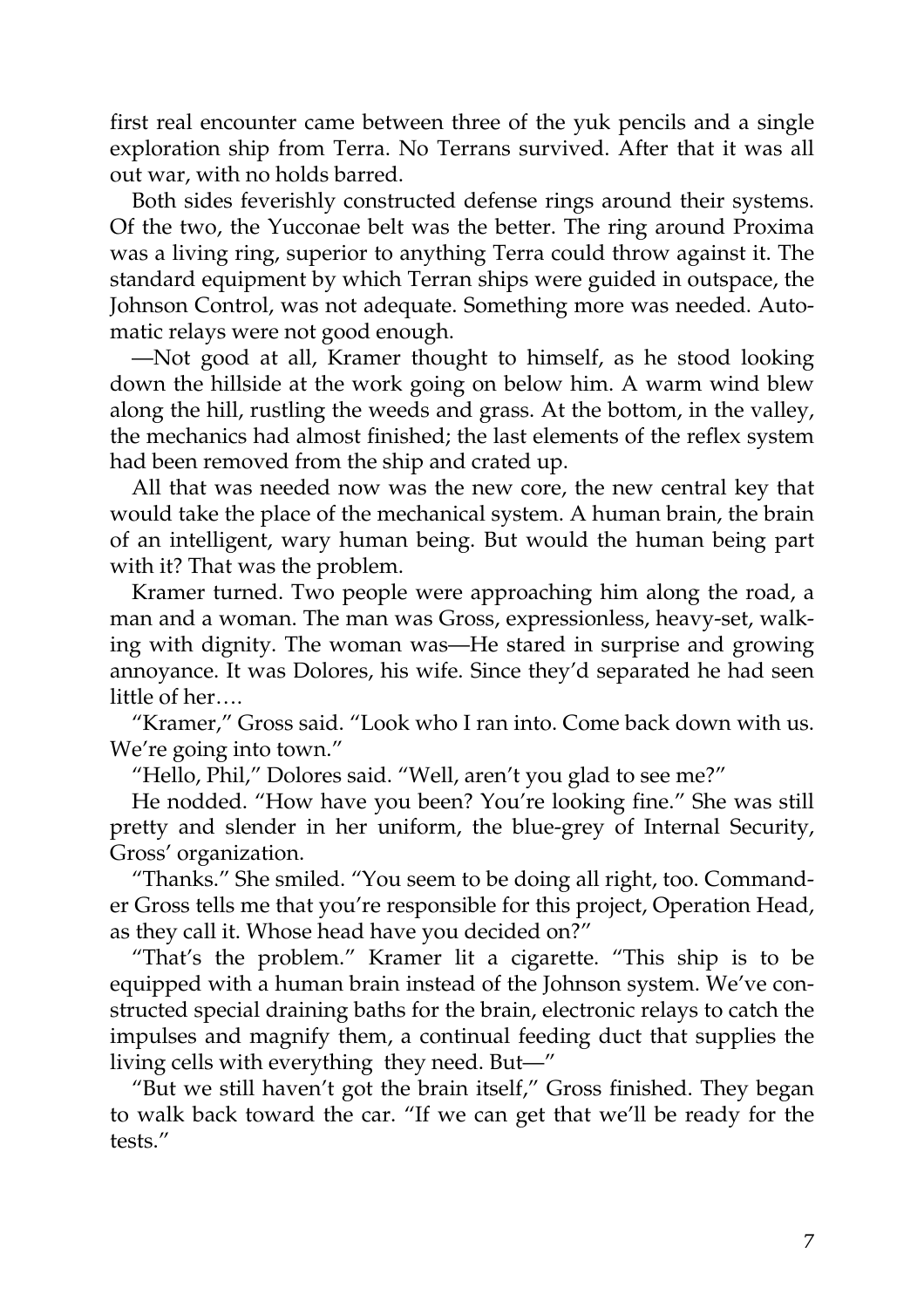"Will the brain remain alive?" Dolores asked. "Is it actually going to live as part of the ship?"

"It will be alive, but not conscious. Very little life is actually conscious. Animals, trees, insects are quick in their responses, but they aren't conscious. In this process of ours the individual personality, the ego, will cease. We only need the response ability, nothing more."

Dolores shuddered. "How terrible!"

"In time of war everything must be tried," Kramer said absently. "If one life sacrificed will end the war it's worth it. This ship might get through. A couple more like it and there wouldn't be any more war."

They got into the car. As they drove down the road, Gross said, "Have you thought of anyone yet?" **L** "Have you thought of anyone yet?"

Kramer shook his head. "That's out of my line."

"What do you mean?"

"I'm an engineer. It's not in my department."

"But all this was your idea."

"My work ends there."

Gross was staring at him oddly. Kramer shifted uneasily.

"Then who is supposed to do it?" Gross said. "I can have my organization prepare examinations of various kinds, to determine fitness, that kind of thing—"

"Listen, Phil," Dolores said suddenly.

"What?"

She turned toward him. "I have an idea. Do you remember that professor we had in college. Michael Thomas?"

Kramer nodded.

"I wonder if he's still alive." Dolores frowned. "If he is he must be awfully old."

"Why, Dolores?" Gross asked.

"Perhaps an old person who didn't have much time left, but whose mind was still clear and sharp—"

"Professor Thomas." Kramer rubbed his jaw. "He certainly was a wise old duck. But could he still be alive? He must have been seventy, then."

"We could find that out," Gross said. "I could make a routine check."

"What do you think?" Dolores said. "If any human mind could outwit those creatures—"

"I don't like the idea," Kramer said. In his mind an image had appeared, the image of an old man sitting behind a desk, his bright gentle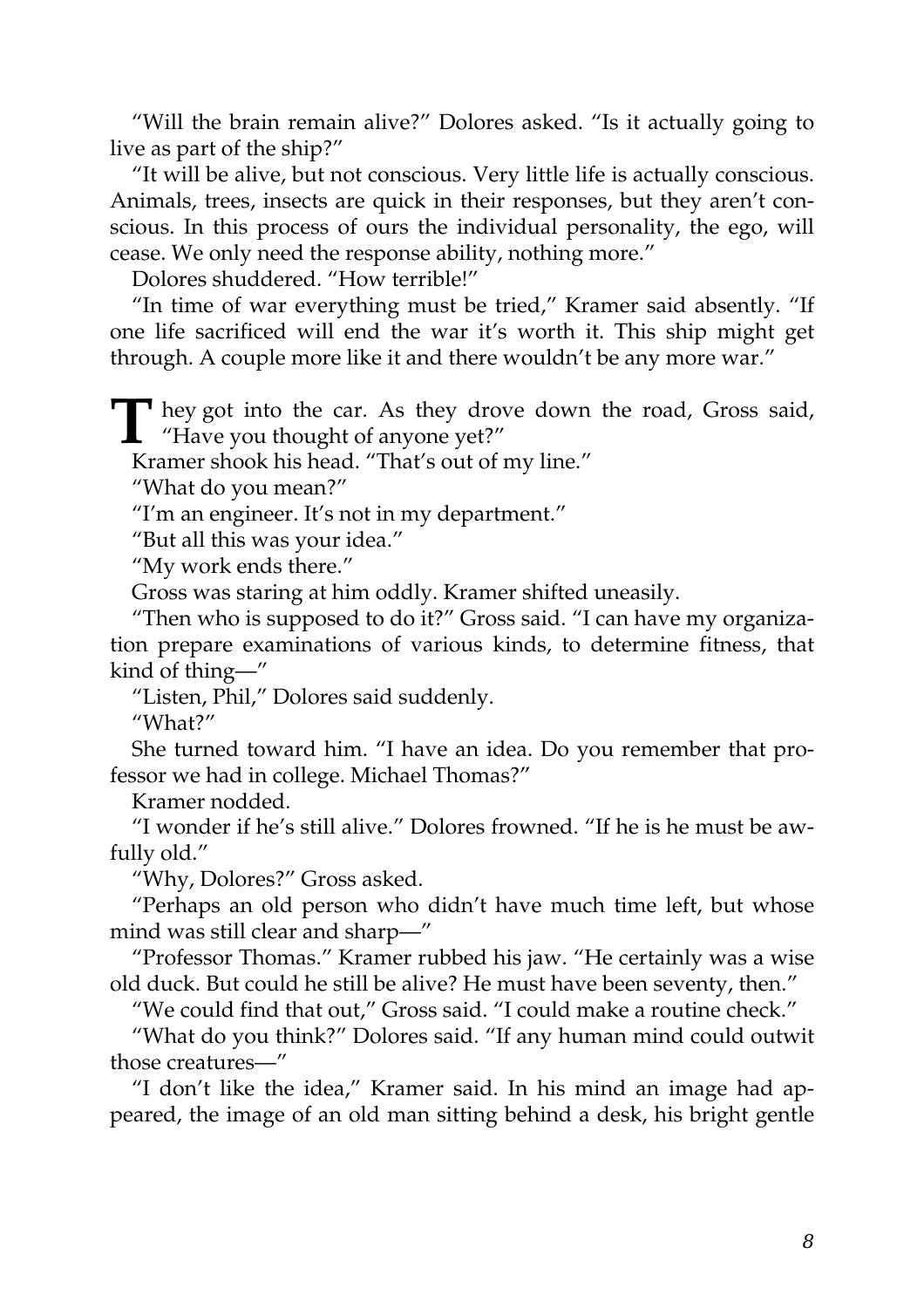eyes moving about the classroom. The old man leaning forward, a thin hand raised—

"Keep him out of this," Kramer said.

"What's wrong?" Gross looked at him curiously.

"It's because *I* suggested it," Dolores said.

"No." Kramer shook his head. "It's not that. I didn't expect anything like this, somebody I knew, a man I studied under. I remember him very clearly. He was a very distinct personality."

"Good," Gross said. "He sounds fine."

"We can't do it. We're asking his death!"

"This is war," Gross said, "and war doesn't wait on the needs of the individual. You said that yourself. Surely he'll volunteer; we can keep it on that basis."

"He may already be dead," Dolores murmured.

"We'll find that out," Gross said speeding up the car. They drove the rest of the way in silence.

**F** or a long time the two of them stood studying the small wood house, overgrown with ivy, set back on the lot behind an enormous house, overgrown with ivy, set back on the lot behind an enormous oak. The little town was silent and sleepy; once in awhile a car moved slowly along the distant highway, but that was all.

"This is the place," Gross said to Kramer. He folded his arms. "Quite a quaint little house."

Kramer said nothing. The two Security Agents behind them were expressionless.

Gross started toward the gate. "Let's go. According to the check he's still alive, but very sick. His mind is agile, however. That seems to be certain. It's said he doesn't leave the house. A woman takes care of his needs. He's very frail."

They went down the stone walk and up onto the porch. Gross rang the bell. They waited. After a time they heard slow footsteps. The door opened. An elderly woman in a shapeless wrapper studied them impassively.

"Security," Gross said, showing his card. "We wish to see Professor Thomas."

"Why?"

"Government business." He glanced at Kramer.

Kramer stepped forward. "I was a pupil of the Professor's," he said. "I'm sure he won't mind seeing us."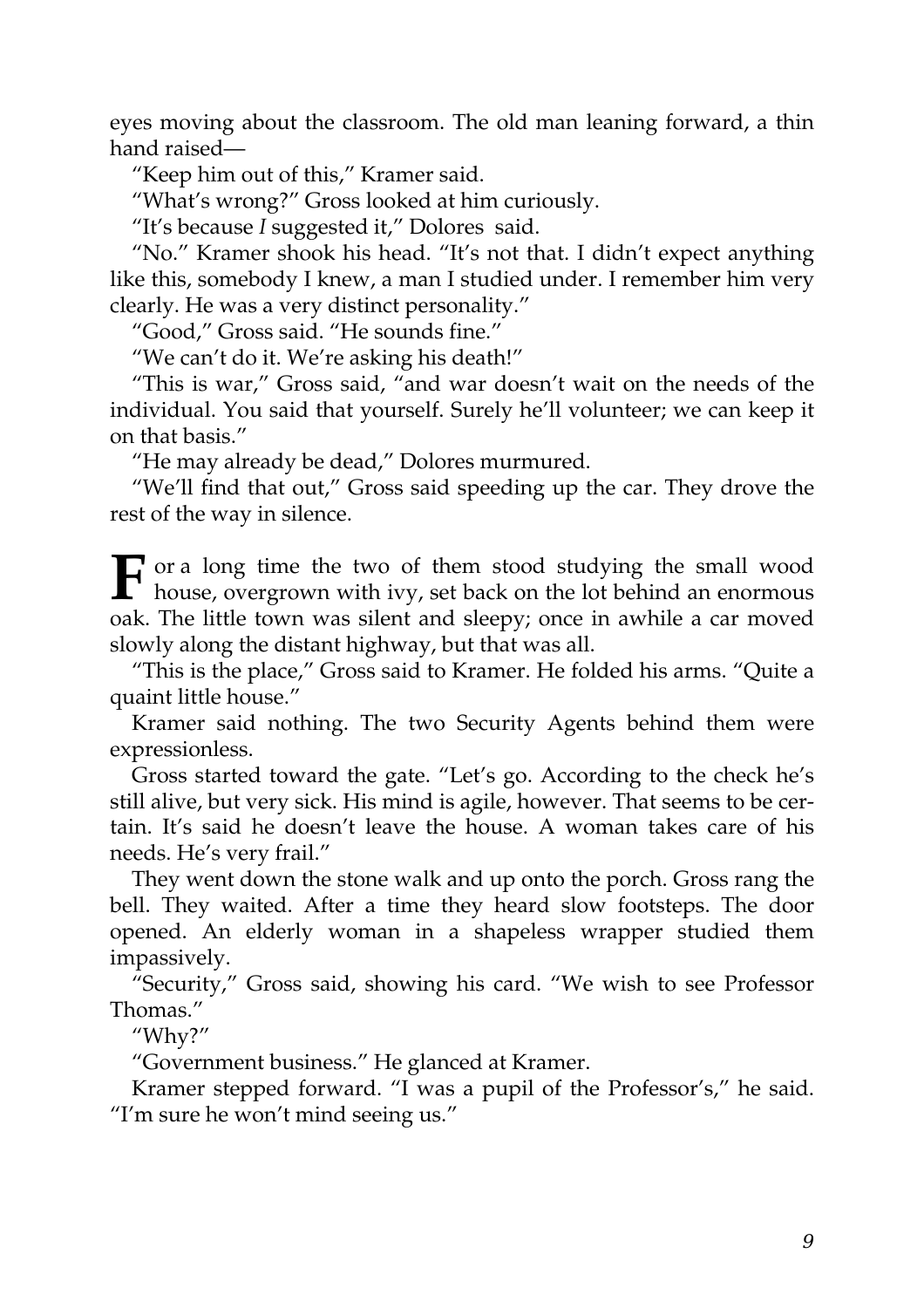The woman hesitated uncertainly. Gross stepped into the doorway. "All right, mother. This is war time. We can't stand out here."

The two Security agents followed him, and Kramer came reluctantly behind, closing the door. Gross stalked down the hall until he came to an open door. He stopped, looking in. Kramer could see the white corner of a bed, a wooden post and the edge of a dresser.

He joined Gross.

In the dark room a withered old man lay, propped up on endless pillows. At first it seemed as if he were asleep; there was no motion or sign of life. But after a time Kramer saw with a faint shock that the old man was watching them intently, his eyes fixed on them, unmoving, unwinking.

"Professor Thomas?" Gross said. "I'm Commander Gross of Security. This man with me is perhaps known to you—"

The faded eyes fixed on Kramer.

"I know him. Philip Kramer…. You've grown heavier, boy." The voice was feeble, the rustle of dry ashes. "Is it true you're married now?"

"Yes. I married Dolores French. You remember her." Kramer came toward the bed. "But we're separated. It didn't work out very well. Our careers—"

"What we came here about, Professor," Gross began, but Kramer cut him off with an impatient wave.

"Let me talk. Can't you and your men get out of here long enough to let me talk to him?"

Gross swallowed. "All right, Kramer." He nodded to the two men. The three of them left the room, going out into the hall and closing the door after them.

The old man in the bed watched Kramer silently. "I don't think much of him," he said at last. "I've seen his type before. What's he want?"

"Nothing. He just came along. Can I sit down?" Kramer found a stiff upright chair beside the bed. "If I'm bothering you—"

"No. I'm glad to see you again, Philip. After so long. I'm sorry your marriage didn't work out."

"How have you been?"

"I've been very ill. I'm afraid that my moment on the world's stage has almost ended." The ancient eyes studied the younger man reflectively. "You look as if you have been doing well. Like everyone else I thought highly of. You've gone to the top in this society."

Kramer smiled. Then he became serious. "Professor, there's a project we're working on that I want to talk to you about. It's the first ray of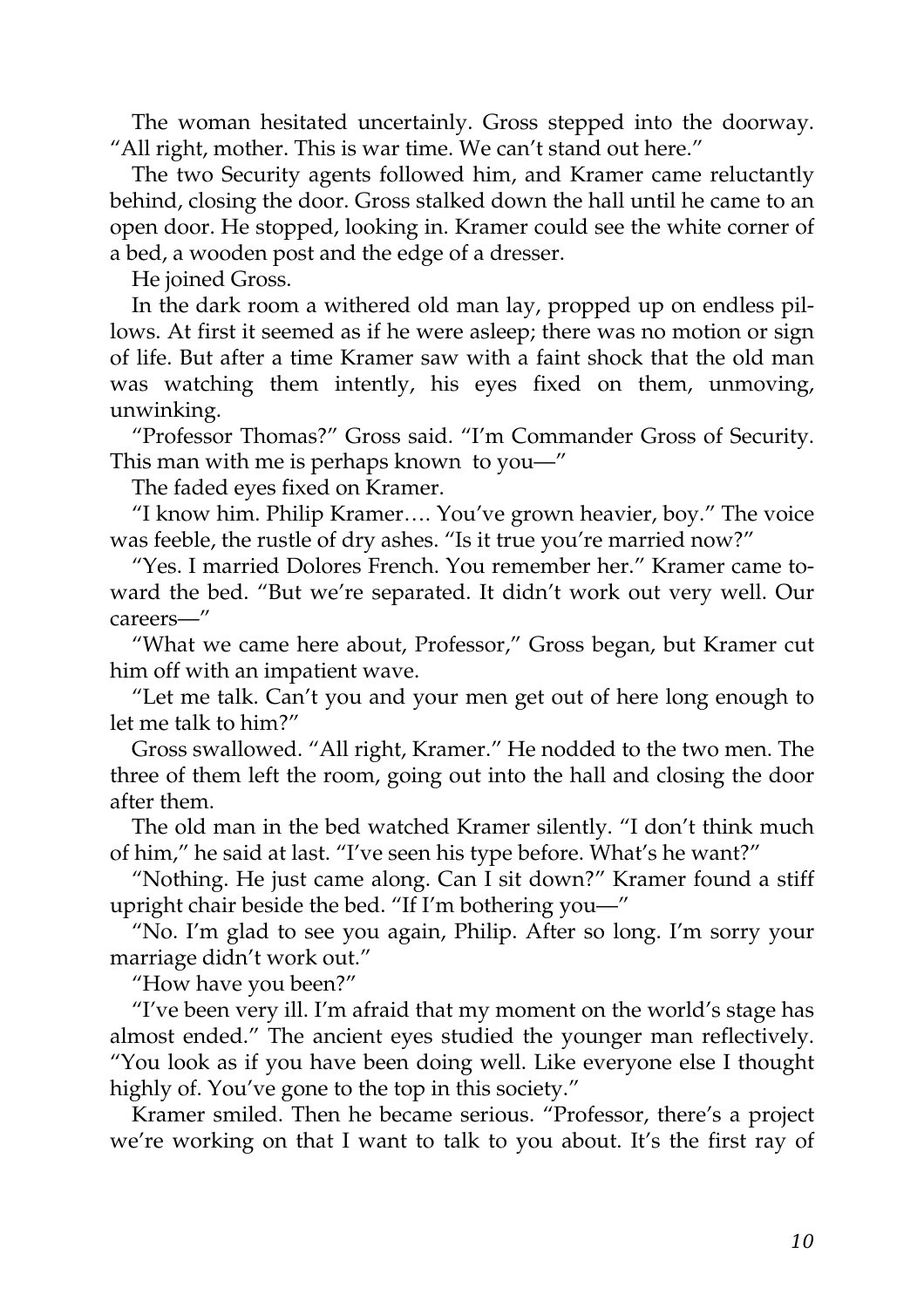hope we've had in this whole war. If it works, we may be able to crack the yuk defenses, get some ships into their system. If we can do that the war might be brought to an end."

"Go on. Tell me about it, if you wish."

"It's a long shot, this project. It may not work at all, but we have to give it a try."

"It's obvious that you came here because of it," Professor Thomas murmured. "I'm becoming curious. Go on."

**A** fter Kramer finished the conservation of the sighed. fter Kramer finished the old man lay back in the bed without

"I understand. A human mind, taken out of a human body." He sat up a little, looking at Kramer. "I suppose you're thinking of me."

Kramer said nothing.

"Before I make my decision I want to see the papers on this, the theory and outline of construction. I'm not sure I like it.—For reasons of my own, I mean. But I want to look at the material. If you'll do that—"

"Certainly." Kramer stood up and went to the door. Gross and the two Security Agents were standing outside, waiting tensely. "Gross, come inside."

They filed into the room.

"Give the Professor the papers," Kramer said. "He wants to study them before deciding."

Gross brought the file out of his coat pocket, a manila envelope. He handed it to the old man on the bed. "Here it is, Professor. You're welcome to examine it. Will you give us your answer as soon as possible? We're very anxious to begin, of course."

"I'll give you my answer when I've decided." He took the envelope with a thin, trembling hand. "My decision depends on what I find out from these papers. If I don't like what I find, then I will not become involved with this work in any shape or form." He opened the envelope with shaking hands. "I'm looking for one thing."

"What is it?" Gross said.

"That's my affair. Leave me a number by which I can reach you when I've decided."

Silently, Gross put his card down on the dresser. As they went out Professor Thomas was already reading the first of the papers, the outline of the theory.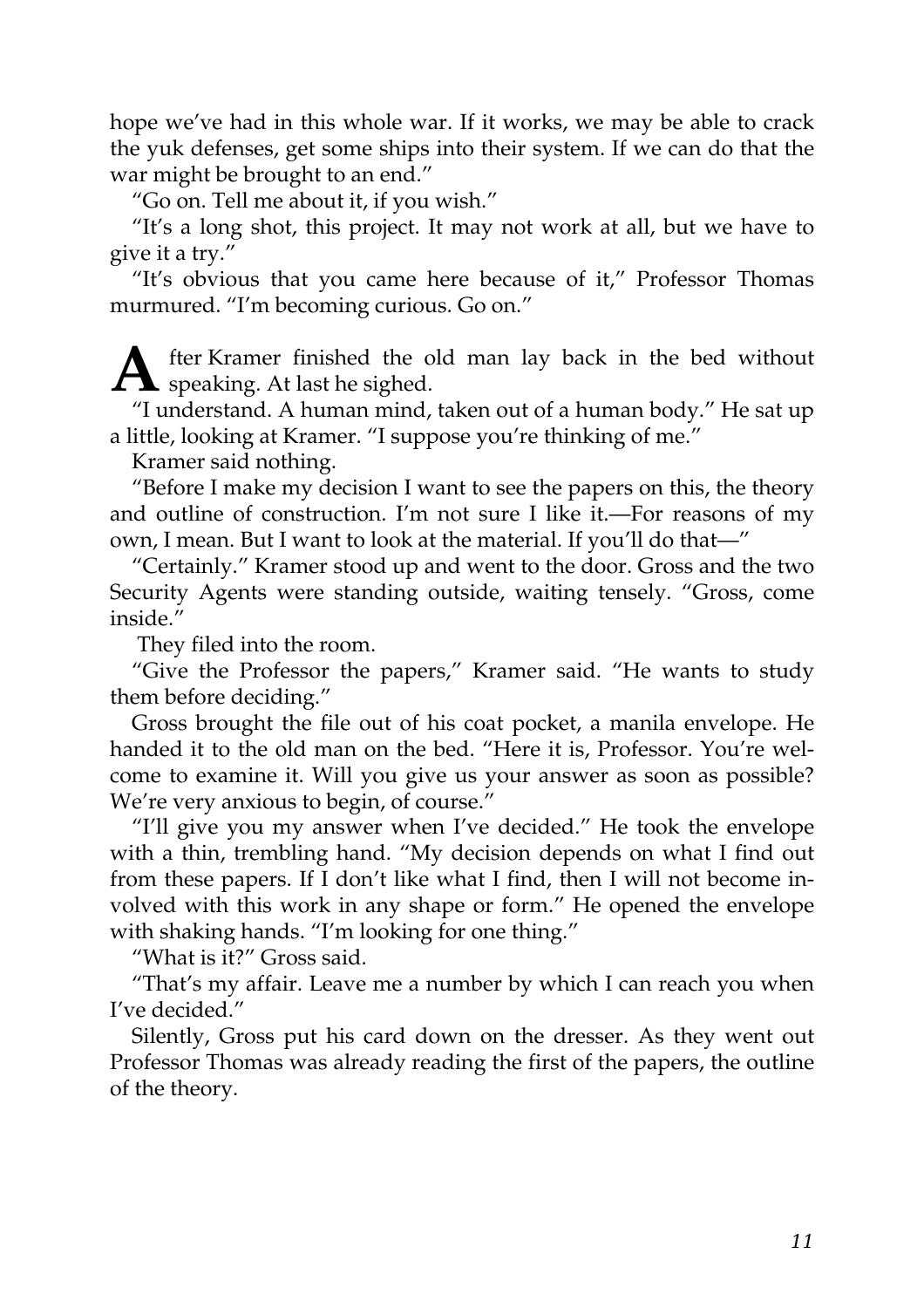**K** ramer sat across from Dale Winter, his second in line. "What then?" Winter said.

"He's going to contact us." Kramer scratched with a drawing pen on some paper. "I don't know what to think."

"What do you mean?" Winter's good-natured face was puzzled.

"Look." Kramer stood up, pacing back and forth, his hands in his uniform pockets. "He was my teacher in college. I respected him as a man, as well as a teacher. He was more than a voice, a talking book. He was a person, a calm, kindly person I could look up to. I always wanted to be like him, someday. Now look at me."

"So?"

"Look at what I'm asking. I'm asking for his life, as if he were some kind of laboratory animal kept around in a cage, not a man, a teacher at all."

"Do you think he'll do it?"

"I don't know." Kramer went to the window. He stood looking out. "In a way, I hope not."

"But if he doesn't—"

"Then we'll have to find somebody else. I know. There would be somebody else. Why did Dolores have to—"

The vidphone rang. Kramer pressed the button.

"This is Gross." The heavy features formed. "The old man called me. Professor Thomas."

"What did he say?" He knew; he could tell already, by the sound of Gross' voice.

"He said he'd do it. I was a little surprised myself, but apparently he means it. We've already made arrangements for his admission to the hospital. His lawyer is drawing up the statement of liability."

Kramer only half heard. He nodded wearily. "All right. I'm glad. I suppose we can go ahead, then."

"You don't sound very glad."

"I wonder why he decided to go ahead with it."

"He was very certain about it." Gross sounded pleased. "He called me quite early. I was still in bed. You know, this calls for a celebration."

"Sure," Kramer said. "It sure does."

T oward the middle of August the project neared completion. They stood outside in the hot autumn heat, looking up at the sleek metal stood outside in the hot autumn heat, looking up at the sleek metal sides of the ship.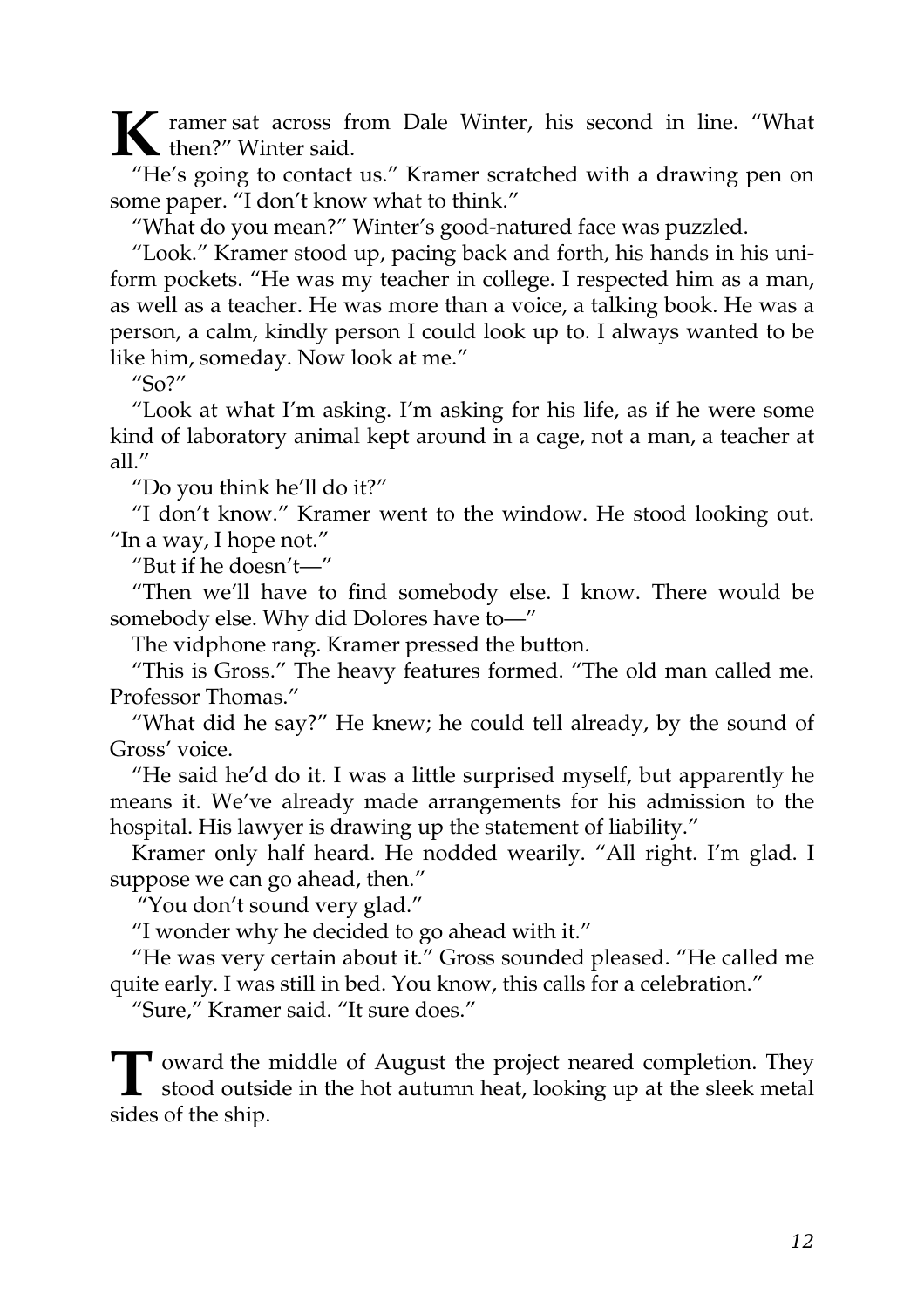Gross thumped the metal with his hand. "Well, it won't be long. We can begin the test any time."

"Tell us more about this," an officer in gold braid said. "It's such an unusual concept."

"Is there really a human brain inside the ship?" a dignitary asked, a small man in a rumpled suit. "And the brain is actually alive?"

"Gentlemen, this ship is guided by a living brain instead of the usual Johnson relay-control system. But the brain is not conscious. It will function by reflex only. The practical difference between it and the Johnson system is this: a human brain is far more intricate than any man-made structure, and its ability to adapt itself to a situation, to respond to danger, is far beyond anything that could be artificially built."

Gross paused, cocking his ear. The turbines of the ship were beginning to rumble, shaking the ground under them with a deep vibration. Kramer was standing a short distance away from the others, his arms folded, watching silently. At the sound of the turbines he walked quickly around the ship to the other side. A few workmen were clearing away the last of the waste, the scraps of wiring and scaffolding. They glanced up at him and went on hurriedly with their work. Kramer mounted the ramp and entered the control cabin of the ship. Winter was sitting at the controls with a Pilot from Space-transport.

"How's it look?" Kramer asked.

"All right." Winter got up. "He tells me that it would be best to take off manually. The robot controls—" Winter hesitated. "I mean, the builtin controls, can take over later on in space."

"That's right," the Pilot said. "It's customary with the Johnson system, and so in this case we should—"

"Can you tell anything yet?" Kramer asked.

"No," the Pilot said slowly. "I don't think so. I've been going over everything. It seems to be in good order. There's only one thing I wanted to ask you about." He put his hand on the control board. "There are some changes here I don't understand."

"Changes?"

"Alterations from the original design. I wonder what the purpose is."

Kramer took a set of the plans from his coat. "Let me look." He turned the pages over. The Pilot watched carefully over his shoulder.

"The changes aren't indicated on your copy," the Pilot said. "I wonder—" He stopped. Commander Gross had entered the control cabin.

"Gross, who authorized alterations?" Kramer said. "Some of the wiring has been changed."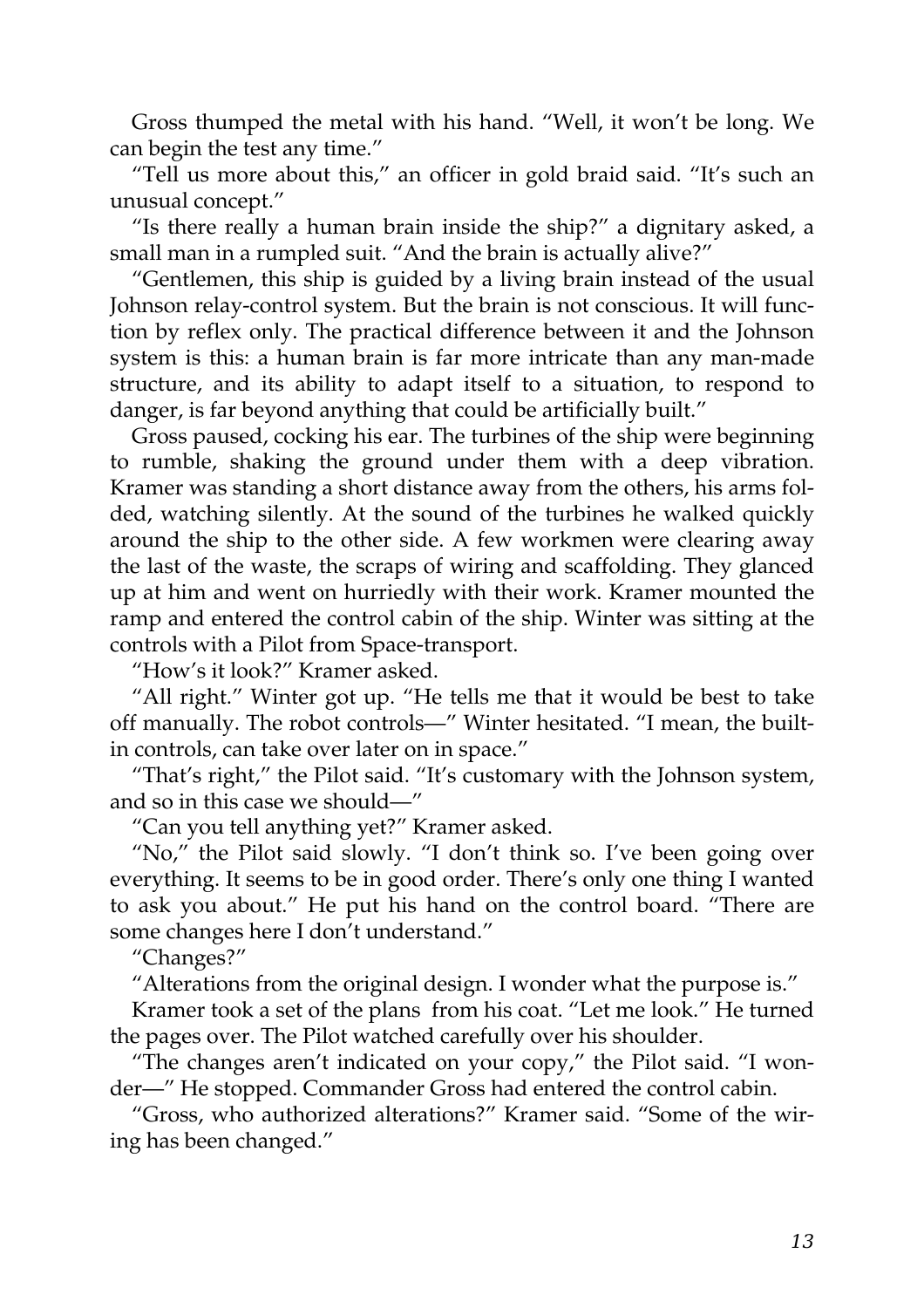"Why, your old friend." Gross signaled to the field tower through the window.

"My old friend?"

"The Professor. He took quite an active interest." Gross turned to the Pilot. "Let's get going. We have to take this out past gravity for the test they tell me. Well, perhaps it's for the best. Are you ready?"

"Sure." The Pilot sat down and moved some of the controls around. "Anytime."

"Go ahead, then," Gross said.

"The Professor—" Kramer began, but at that moment there was a tremendous roar and the ship leaped under him. He grasped one of the wall holds and hung on as best he could. The cabin was filling with a steady throbbing, the raging of the jet turbines underneath them.

The ship leaped. Kramer closed his eyes and held his breath. They were moving out into space, gaining speed each moment.

**"W** ell, what do you think?" Winter said nervously. "Is it time

"A little longer," Kramer said. He was sitting on the floor of the cabin, down by the control wiring. He had removed the metal covering-plate, exposing the complicated maze of relay wiring. He was studying it, comparing it to the wiring diagrams.

"What's the matter?" Gross said.

"These changes. I can't figure out what they're for. The only pattern I can make out is that for some reason—"

"Let me look," the Pilot said. He squatted down beside Kramer. "You were saying?"

"See this lead here? Originally it was switch controlled. It closed and opened automatically, according to temperature change. Now it's wired so that the central control system operates it. The same with the others. A lot of this was still mechanical, worked by pressure, temperature, stress. Now it's under the central master."

"The brain?" Gross said. "You mean it's been altered so that the brain manipulates it?"

Kramer nodded. "Maybe Professor Thomas felt that no mechanical relays could be trusted. Maybe he thought that things would be happening too fast. But some of these could close in a split second. The brake rockets could go on as quickly as—"

"Hey," Winter said from the control seat. "We're getting near the moon stations. What'll I do?"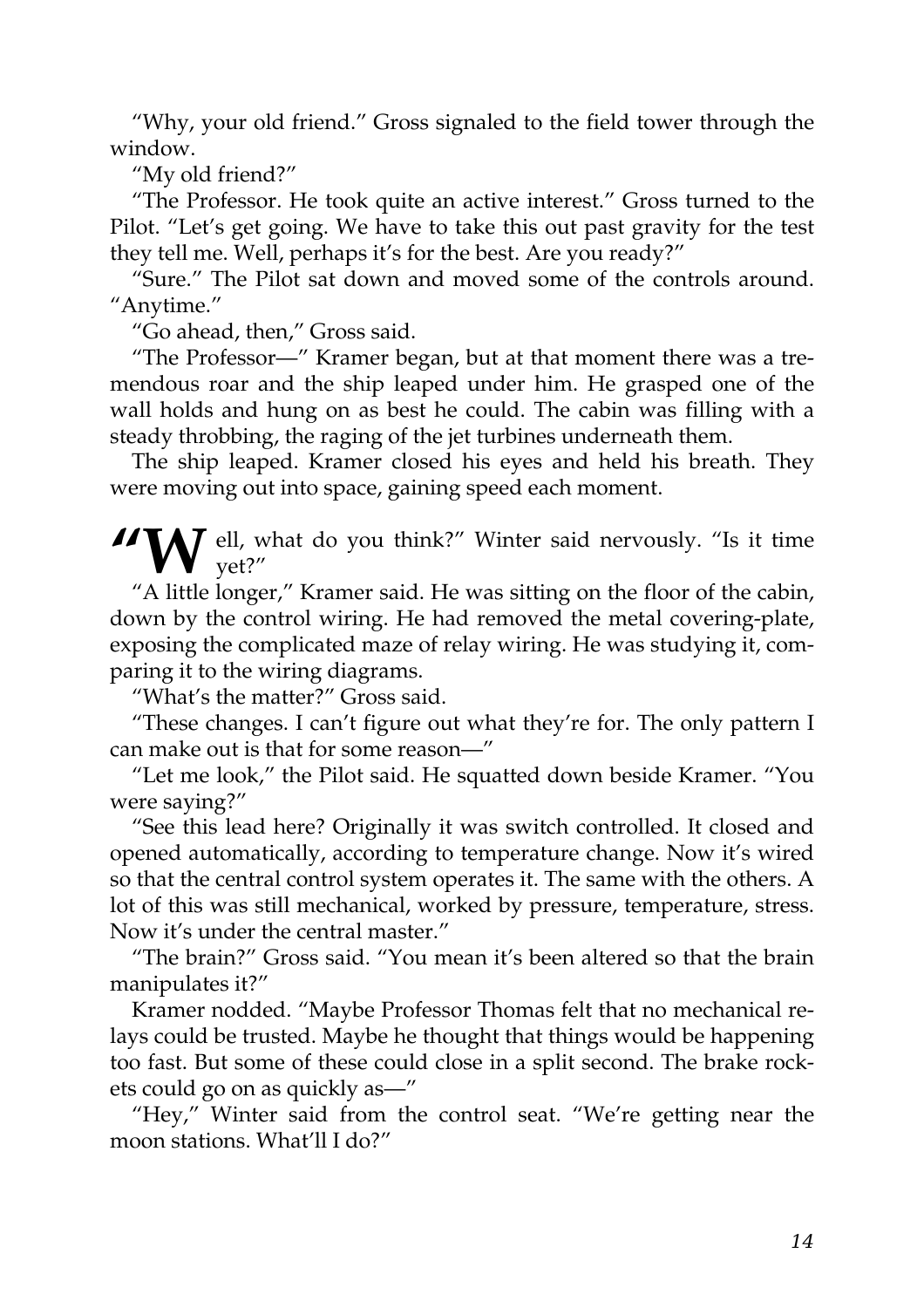They looked out the port. The corroded surface of the moon gleamed up at them, a corrupt and sickening sight. They were moving swift toward it.

"I'll take it," the Pilot said. He eased Winter out of the way and strapped himself in place. The ship began to move away from the moon as he manipulated the controls. Down below them they could see the observation stations dotting the surface, and the tiny squares that were the openings of the underground factories and hangars. A red blinker winked up at them and the Pilot's fingers moved on the board in answer.

"We're past the moon," the Pilot said, after a time. The moon had fallen behind them; the ship was heading into outer space. "Well, we can go ahead with it."

Kramer did not answer.

"Mr. Kramer, we can go ahead any time."

Kramer started. "Sorry. I was thinking. All right, thanks." He frowned, deep in thought.

"What is it?" Gross asked.

"The wiring changes. Did you understand the reason for them when you gave the okay to the workmen?"

Gross flushed. "You know I know nothing about technical material. I'm in Security."

"Then you should have consulted me."

"What does it matter?" Gross grinned wryly. "We're going to have to start putting our faith in the old man sooner or later."

The Pilot stepped back from the board. His face was pale and set. "Well, it's done," he said. "That's it."

"What's done?" Kramer said.

"We're on automatic. The brain. I turned the board over to it—to him, I mean. The Old Man." The Pilot lit a cigarette and puffed nervously. "Let's keep our fingers crossed."

The ship was coasting evenly, in the hands of its invisible pilot. Far<br>down inside the ship, carefully armoured and protected, a soft hudown inside the ship, carefully armoured and protected, a soft human brain lay in a tank of liquid, a thousand minute electric charges playing over its surface. As the charges rose they were picked up and amplified, fed into relay systems, advanced, carried on through the entire ship—

Gross wiped his forehead nervously. "So *he* is running it, now. I hope he knows what he's doing."

Kramer nodded enigmatically. "I think he does."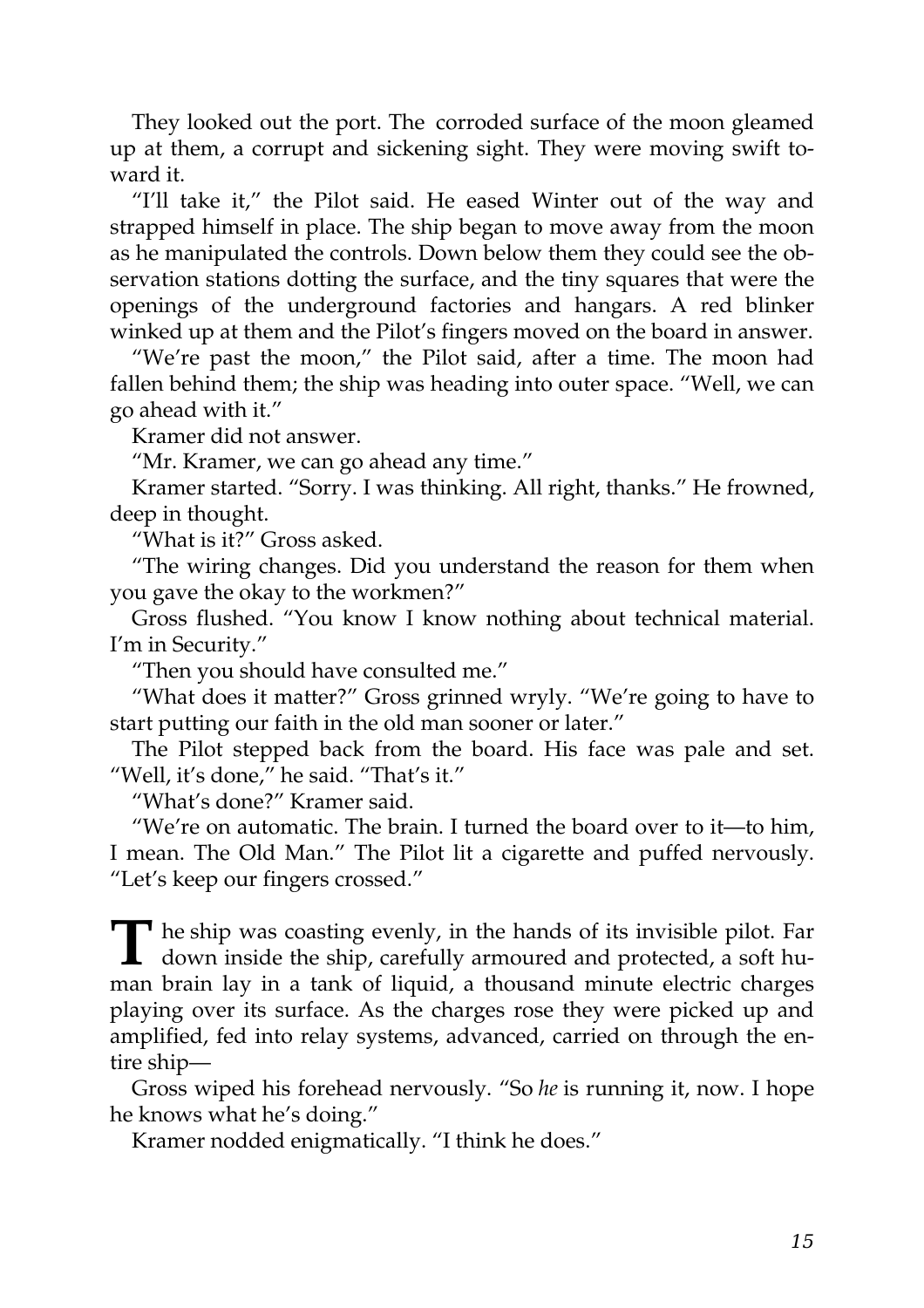"What do you mean?"

"Nothing." Kramer walked to the port. "I see we're still moving in a straight line." He picked up the microphone. "We can instruct the brain orally, through this." He blew against the microphone experimentally.

"Go on," Winter said.

"Bring the ship around half-right," Kramer said. "Decrease speed."

They waited. Time passed. Gross looked at Kramer. "No change. Nothing."

"Wait."

Slowly, the ship was beginning to turn. The turbines missed, reducing their steady beat. The ship was taking up its new course, adjusting itself. Nearby some space debris rushed past, incinerating in the blasts of the turbine jets.

"So far so good," Gross said.

They began to breathe more easily. The invisible pilot had taken control smoothly, calmly. The ship was in good hands. Kramer spoke a few more words into the microphone, and they swung again. Now they were moving back the way they had come, toward the moon.

"Let's see what he does when we enter the moon's pull," Kramer said. "He was a good mathematician, the old man. He could handle any kind of problem."

The ship veered, turning away from the moon. The great eaten-away globe fell behind them.

Gross breathed a sigh of relief. "That's that."

"One more thing." Kramer picked up the microphone. "Return to the moon and land the ship at the first space field," he said into it.

"Good Lord," Winter murmured. "Why are you—"

"Be quiet." Kramer stood, listening. The turbines gasped and roared as the ship swung full around, gaining speed. They were moving back, back toward the moon again. The ship dipped down, heading toward the great globe below.

"We're going a little fast," the Pilot said. "I don't see how he can put down at this velocity."

The port filled up, as the globe swelled rapidly. The Pilot hurried to-<br>ward the board, reaching for the controls. All at once the ship ward the board, reaching for the controls. All at once the ship jerked. The nose lifted and the ship shot out into space, away from the moon, turning at an oblique angle. The men were thrown to the floor by the sudden change in course. They got to their feet again, speechless, staring at each other.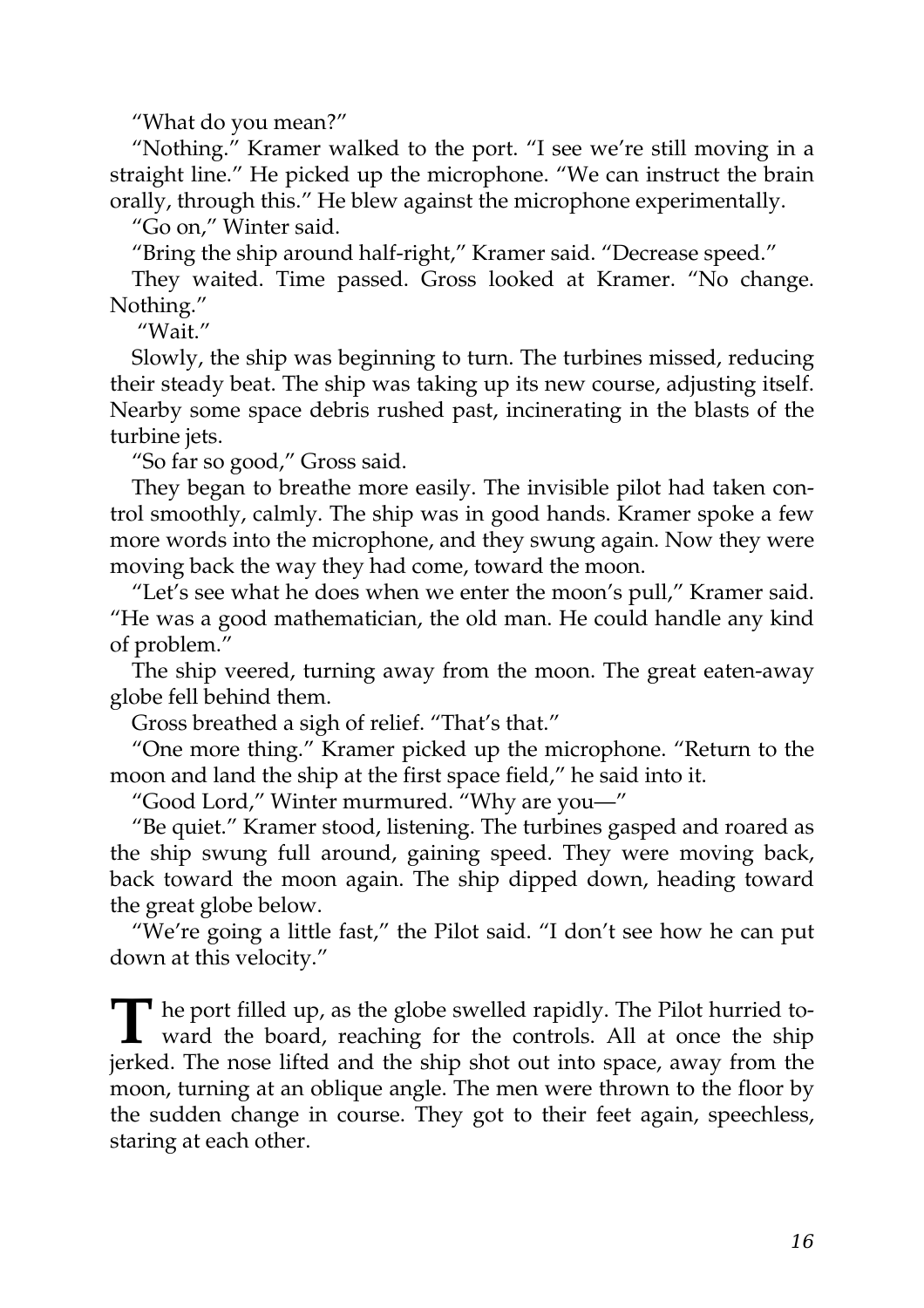The Pilot gazed down at the board. "It wasn't me! I didn't touch a thing. I didn't even get to it."

The ship was gaining speed each moment. Kramer hesitated. "Maybe you better switch it back to manual."

The Pilot closed the switch. He took hold of the steering controls and moved them experimentally. "Nothing." He turned around. "Nothing. It doesn't respond."

No one spoke.

"You can see what has happened," Kramer said calmly. "The old man won't let go of it, now that he has it. I was afraid of this when I saw the wiring changes. Everything in this ship is centrally controlled, even the cooling system, the hatches, the garbage release. We're helpless."

"Nonsense." Gross strode to the board. He took hold of the wheel and turned it. The ship continued on its course, moving away from the moon, leaving it behind.

"Release!" Kramer said into the microphone. "Let go of the controls! We'll take it back. Release."

"No good," the Pilot said. "Nothing." He spun the useless wheel. "It's dead, completely dead."

"And we're still heading out," Winter said, grinning foolishly. "We'll be going through the first-line defense belt in a few minutes. If they don't shoot us down—"

"We better radio back." The Pilot clicked the radio to *send*. "I'll contact the main bases, one of the observation stations."

"Better get the defense belt, at the speed we're going. We'll be into it in a minute."

"And after that," Kramer said, "we'll be in outer space. He's moving us toward outspace velocity. Is this ship equipped with baths?"

"Baths?" Gross said.

"The sleep tanks. For space-drive. We may need them if we go much faster."

"But good God, where are we going?" Gross said. "Where—where's he taking us?"

The Pilot obtained contact. "This is Dwight, on ship," he said. "We're entering the defense zone at high velocity. Don't fire on us." entering the defense zone at high velocity. Don't fire on us."

"Turn back," the impersonal voice came through the speaker. "You're not allowed in the defense zone."

"We can't. We've lost control."

"Lost control?"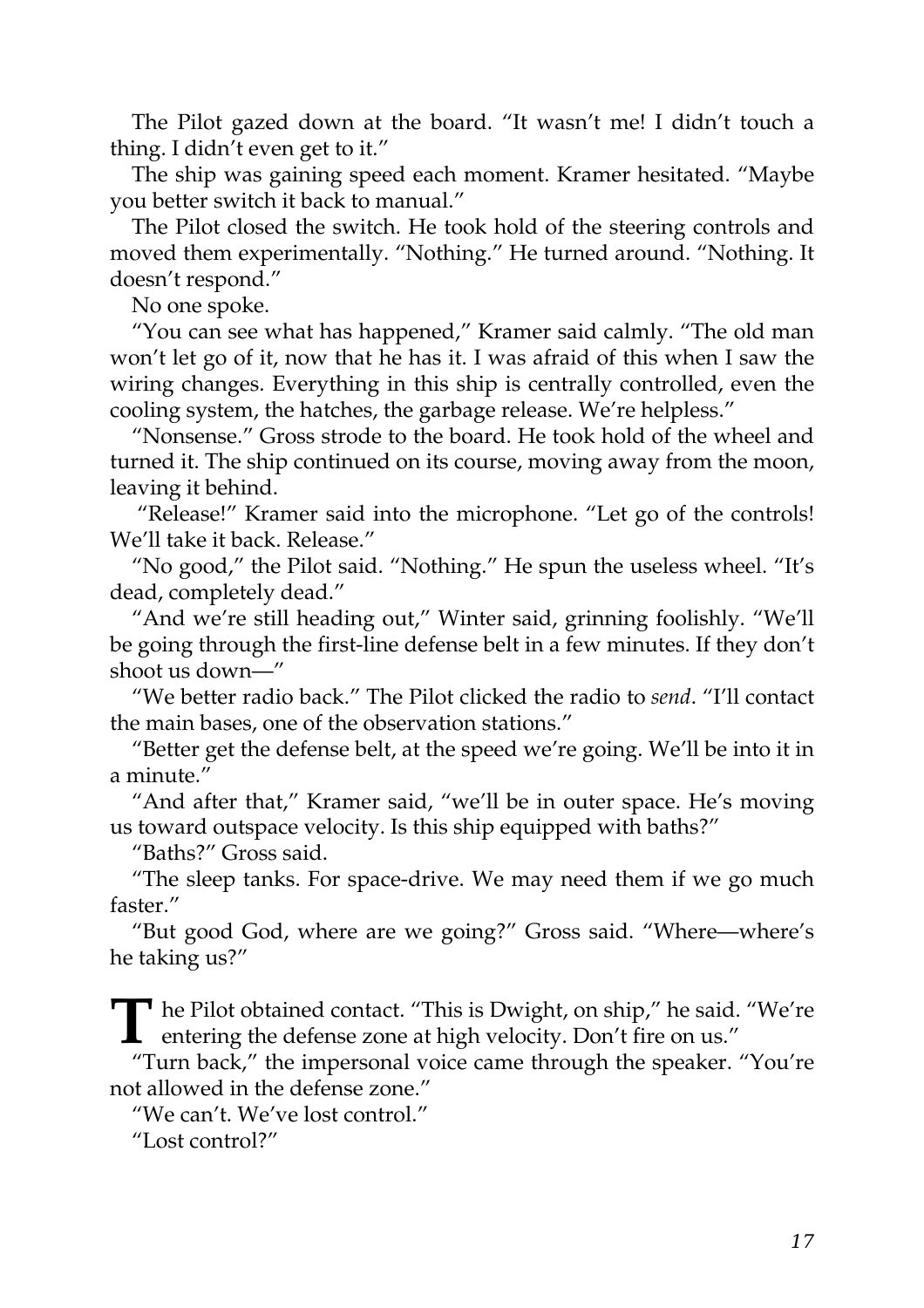"This is an experimental ship."

Gross took the radio. "This is Commander Gross, Security. We're being carried into outer space. There's nothing we can do. Is there any way that we can be removed from this ship?"

A hesitation. "We have some fast pursuit ships that could pick you up if you wanted to jump. The chances are good they'd find you. Do you have space flares?"

"We do," the Pilot said. "Let's try it."

"Abandon ship?" Kramer said. "If we leave now we'll never see it again."

"What else can we do? We're gaining speed all the time. Do you propose that we stay here?"

"No." Kramer shook his head. "Damn it, there ought to be a better solution."

"Could you contact *him*?" Winter asked. "The Old Man? Try to reason with him?"

"It's worth a chance," Gross said. "Try it."

"All right." Kramer took the microphone. He paused a moment. "Listen! Can you hear me? This is Phil Kramer. Can you hear me, Professor. Can you hear me? I want you to release the controls."

There was silence.

"This is Kramer, Professor. Can you hear me? Do you remember who I am? Do you understand who this is?"

Above the control panel the wall speaker made a sound, a sputtering static. They looked up.

"Can you hear me, Professor. This is Philip Kramer. I want you to give the ship back to us. If you can hear me, release the controls! Let go, Professor. Let go!"

Static. A rushing sound, like the wind. They gazed at each other. There was silence for a moment.

"It's a waste of time," Gross said.

"No—listen!"

The sputter came again. Then, mixed with the sputter, almost lost in it, a voice came, toneless, without inflection, a mechanical, lifeless voice from the metal speaker in the wall, above their heads.

"… Is it you, Philip? I can't make you out. Darkness…. Who's there? With you...."

"It's me, Kramer." His fingers tightened against the microphone handle. "You must release the controls, Professor. We have to get back to Terra. You must."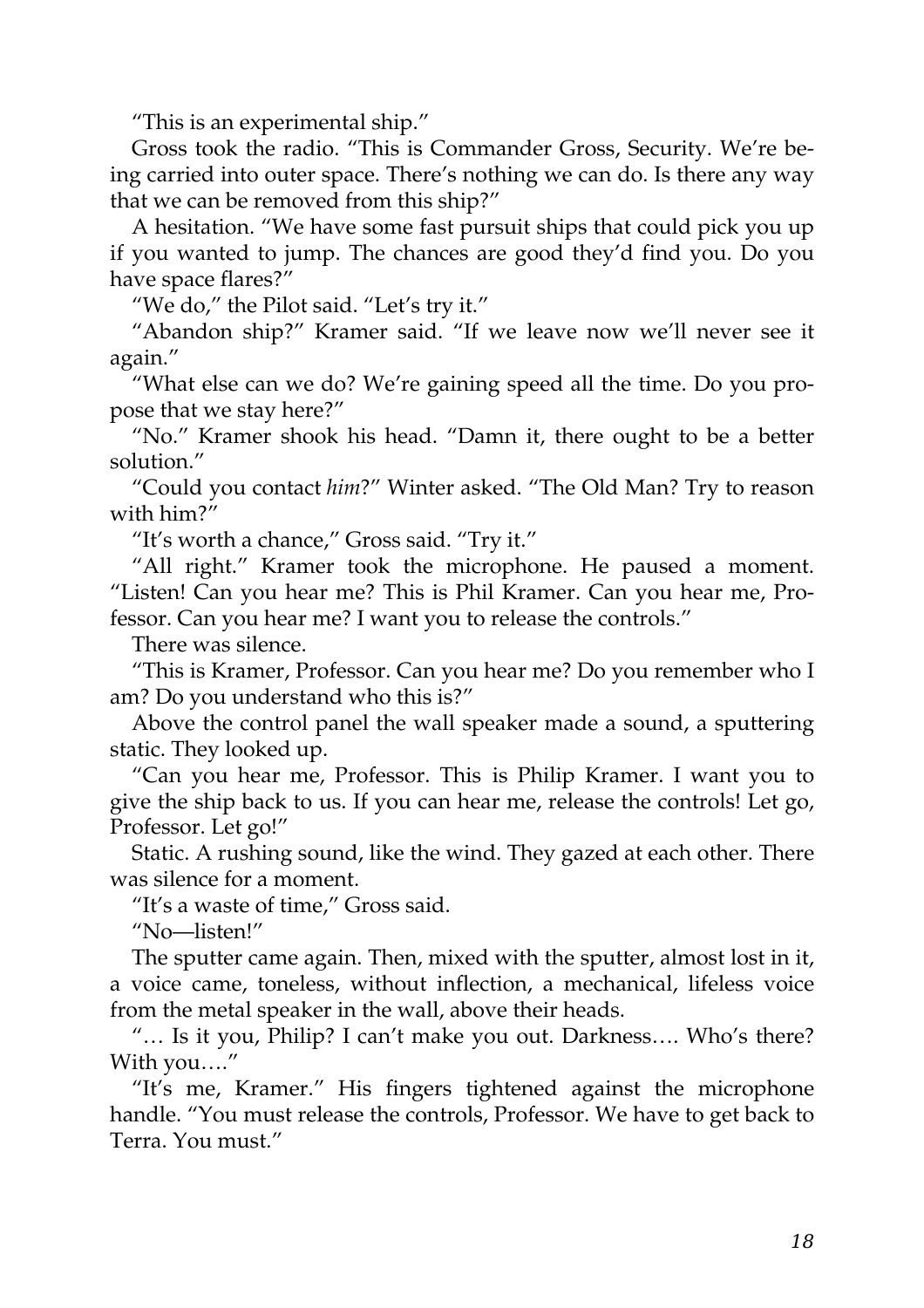Silence. Then the faint, faltering voice came again, a little stronger than before. "Kramer. Everything so strange. I was right, though. Consciousness result of thinking. Necessary result. Cognito ergo sum. Retain conceptual ability. Can you hear me?"

"Yes, Professor—"

"I altered the wiring. Control. I was fairly certain…. I wonder if I can do it. Try…."

Suddenly the air-conditioning snapped into operation. It snapped abruptly off again. Down the corridor a door slammed. Something thudded. The men stood listening. Sounds came from all sides of them, switches shutting, opening. The lights blinked off; they were in darkness. The lights came back on, and at the same time the heating coils dimmed and faded.

"Good God!" Winter said.

Water poured down on them, the emergency fire-fighting system. There was a screaming rush of air. One of the escape hatches had slid back, and the air was roaring frantically out into space.

The hatch banged closed. The ship subsided into silence. The heating coils glowed into life. As suddenly as it had begun the weird exhibition ceased.

"I can do—everything," the dry, toneless voice came from the wall speaker. "It is all controlled. Kramer, I wish to talk to you. I've been—been thinking. I haven't seen you in many years. A lot to discuss. You've changed, boy. We have much to discuss. Your wife—"

The Pilot grabbed Kramer's arm. "There's a ship standing off our bow. Look."

They ran to the port. A slender pale craft was moving along with them, keeping pace with them. It was signal-blinking. them, keeping pace with them. It was signal-blinking.

"A Terran pursuit ship," the Pilot said. "Let's jump. They'll pick us up. Suits—"

He ran to a supply cupboard and turned the handle. The door opened and he pulled the suits out onto the floor.

"Hurry," Gross said. A panic seized them. They dressed frantically, pulling the heavy garments over them. Winter staggered to the escape hatch and stood by it, waiting for the others. They joined him, one by one.

"Let's go!" Gross said. "Open the hatch."

Winter tugged at the hatch. "Help me."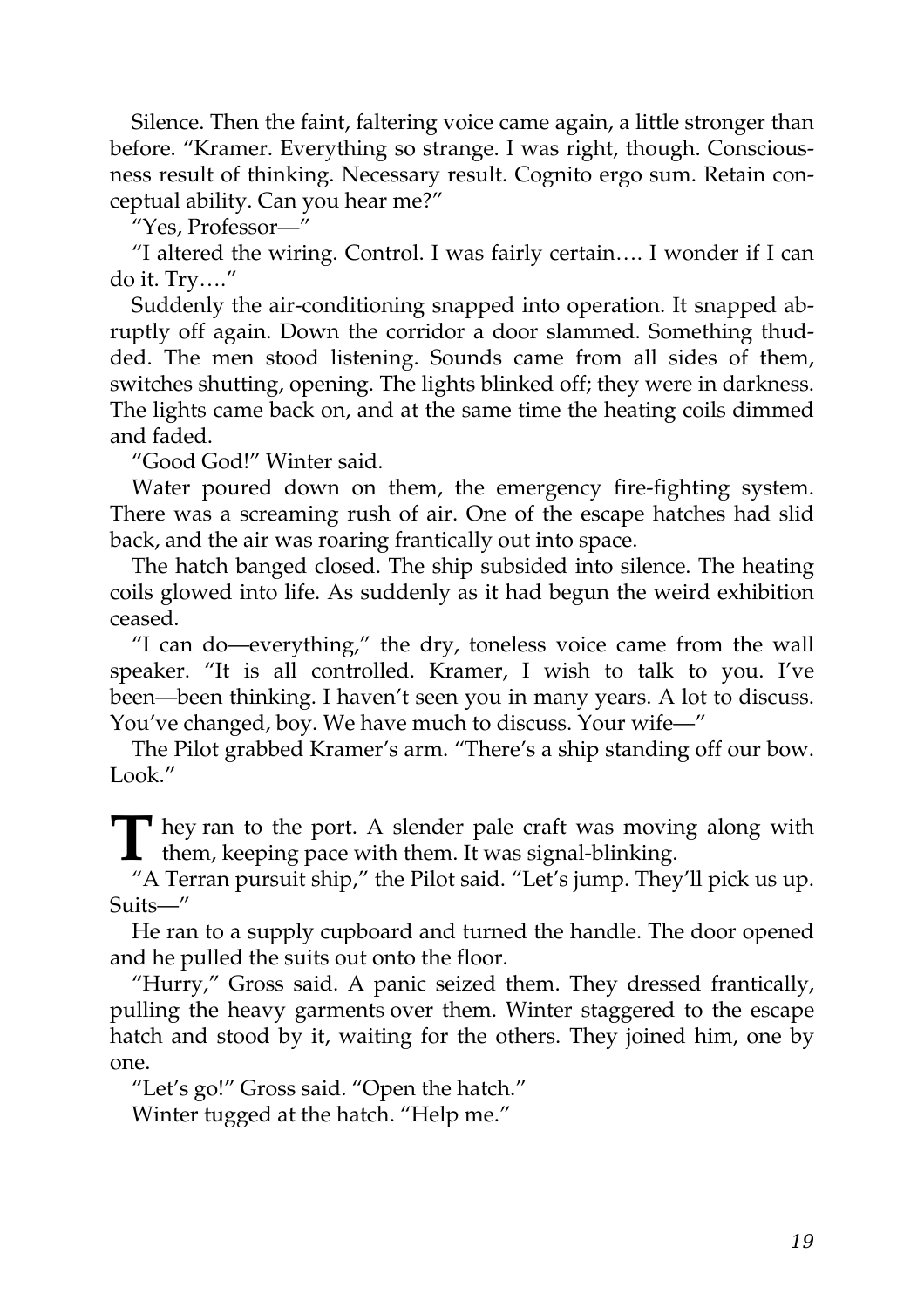They grabbed hold, tugging together. Nothing happened. The hatch refused to budge.

"Get a crowbar," the Pilot said.

"Hasn't anyone got a blaster?" Gross looked frantically around. "Damn it, blast it open!"

"Pull," Kramer grated. "Pull together."

"Are you at the hatch?" the toneless voice came, drifting and eddying through the corridors of the ship. They looked up, staring around them. "I sense something nearby, outside. A ship? You are leaving, all of you? Kramer, you are leaving, too? Very unfortunate. I had hoped we could talk. Perhaps at some other time you might be induced to remain."

"Open the hatch!" Kramer said, staring up at the impersonal walls of the ship. "For God's sake, open it!"

There was silence, an endless pause. Then, very slowly, the hatch slid back. The air screamed out, rushing past them into space.

One by one they leaped, one after the other, propelled away by the repulsive material of the suits. A few minutes later they were being hauled aboard the pursuit ship. As the last one of them was lifted through the port, their own ship pointed itself suddenly upward and shot off at tremendous speed. It disappeared.

Kramer removed his helmet, gasping. Two sailors held onto him and began to wrap him in blankets. Gross sipped a mug of coffee, shivering.

"It's gone," Kramer murmured.

"I'll have an alarm sent out," Gross said.

"What's happened to your ship?" a sailor asked curiously. "It sure took off in a hurry. Who's on it?"

"We'll have to have it destroyed," Gross went on, his face grim. "It's got to be destroyed. There's no telling what it—what *he* has in mind." Gross sat down weakly on a metal bench. "What a close call for us. We were so damn trusting."

"What could he be planning," Kramer said, half to himself. "It doesn't make sense. I don't get it."

**A** s the ship sped back toward the moon base they sat around the  $\blacktriangle$  table in the dining room, sipping hot coffee and thinking, not saying very much.

"Look here," Gross said at last. "What kind of man was Professor Thomas? What do you remember about him?"

Kramer put his coffee mug down. "It was ten years ago. I don't remember much. It's vague."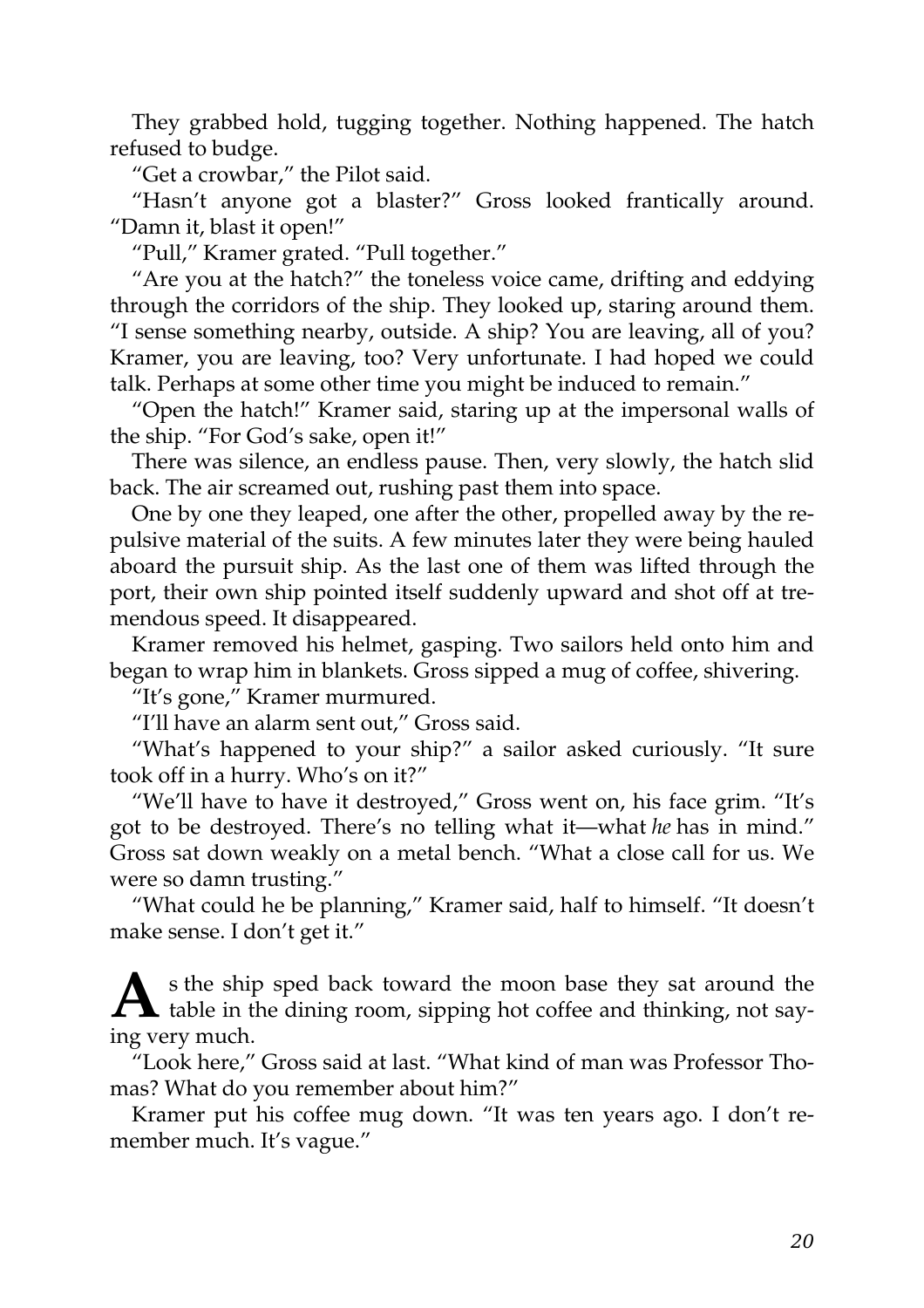He let his mind run back over the years. He and Dolores had been at Hunt College together, in physics and the life sciences. The College was small and set back away from the momentum of modern life. He had gone there because it was his home town, and his father had gone there before him.

Professor Thomas had been at the College a long time, as long as anyone could remember. He was a strange old man, keeping to himself most of the time. There were many things that he disapproved of, but he seldom said what they were.

"Do you recall anything that might help us?" Gross asked. "Anything that would give us a clue as to what he might have in mind?"

Kramer nodded slowly. "I remember one thing…."

One day he and the Professor had been sitting together in the school chapel, talking leisurely.

"Well, you'll be out of school, soon," the Professor had said. "What are you going to do?"

"Do? Work at one of the Government Research Projects, I suppose."

"And eventually? What's your ultimate goal?"

Kramer had smiled. "The question is unscientific. It presupposes such things as ultimate ends."

"Suppose instead along these lines, then: What if there were no war and no Government Research Projects? What would you do, then?"

"I don't know. But how can I imagine a hypothetical situation like that? There's been war as long as I can remember. We're geared for war. I don't know what I'd do. I suppose I'd adjust, get used to it."

The Professor had stared at him. "Oh, you do think you'd get accustomed to it, eh? Well, I'm glad of that. And you think you could find something to do?"

Gross listened intently. "What do you infer from this, Kramer?"

"Not much. Except that he was against war."

"We're all against war," Gross pointed out.

"True. But he was withdrawn, set apart. He lived very simply, cooking his own meals. His wife died many years ago. He was born in Europe, in Italy. He changed his name when he came to the United States. He used to read Dante and Milton. He even had a Bible."

"Very anachronistic, don't you think?"

"Yes, he lived quite a lot in the past. He found an old phonograph and records, and he listened to the old music. You saw his house, how oldfashioned it was."

"Did he have a file?" Winter asked Gross.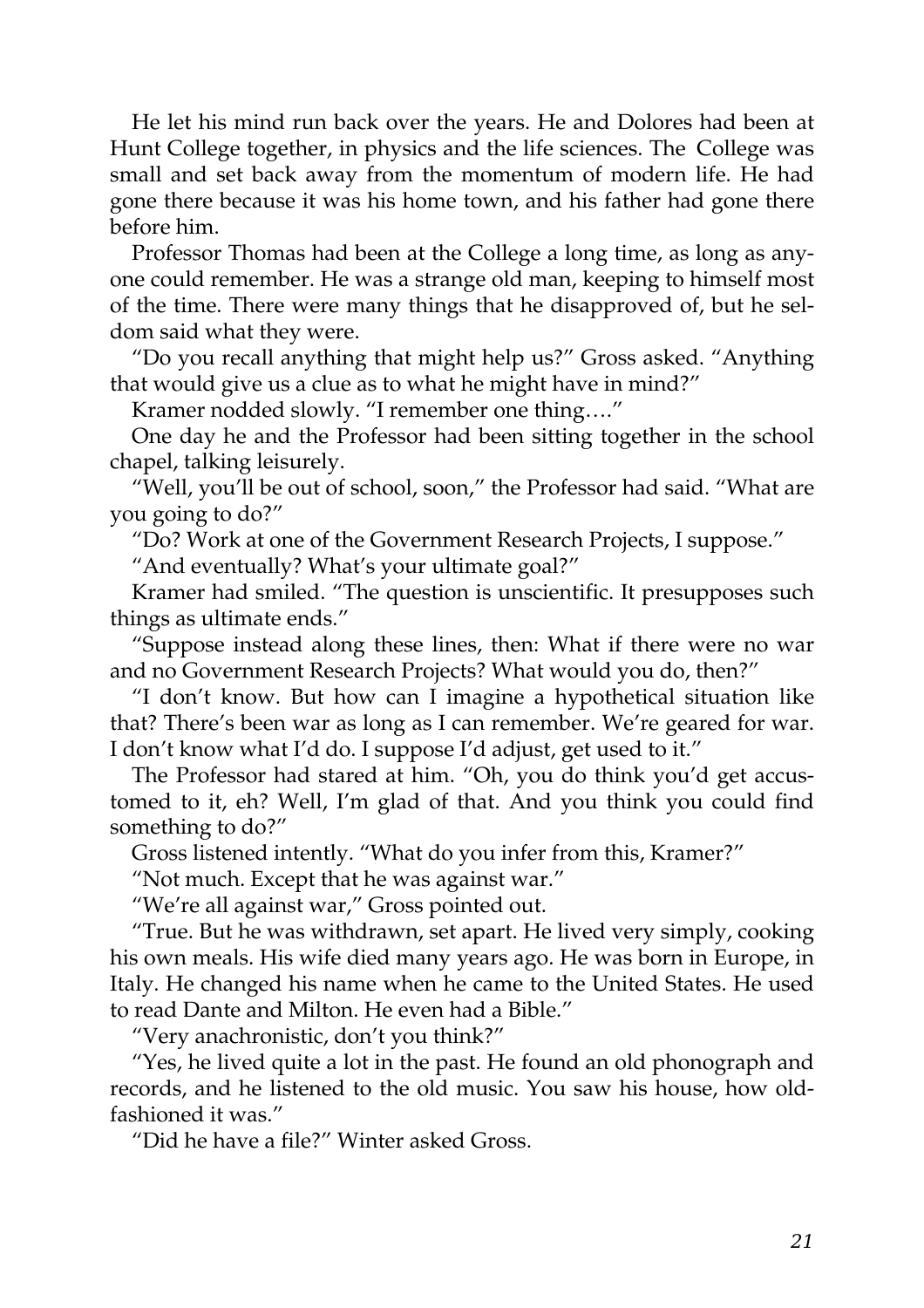"With Security? No, none at all. As far as we could tell he never engaged in political work, never joined anything or even seemed to have strong political convictions."

"No," Kramer, agreed. "About all he ever did was walk through the hills. He liked nature."

"Nature can be of great use to a scientist," Gross said. "There wouldn't be any science without it."

"Kramer, what do you think his plan is, taking control of the ship and disappearing?" Winter said.

"Maybe the transfer made him insane," the Pilot said. "Maybe there's no plan, nothing rational at all."

"But he had the ship rewired, and he had made sure that he would retain consciousness and memory before he even agreed to the operation. He must have had something planned from the start. But what?"

"Perhaps he just wanted to stay alive longer," Kramer said. "He was old and about to die. Or—"

"Or what?"

"Nothing." Kramer stood up. "I think as soon as we get to the moon base I'll make a vidcall to earth. I want to talk to somebody about this."

"Who's that?" Gross asked.

"Dolores. Maybe she remembers something."

"That's a good idea," Gross said.

**IIN TAT** here are you calling from?" Dolores asked, when he succeeded in reaching her.

"From the moon base."

"All kinds of rumors are running around. Why didn't the ship come back? What happened?"

"I'm afraid he ran off with it."

 $H_{\rm P}$ ?"

"The Old Man. Professor Thomas." Kramer explained what had happened.

Dolores listened intently. "How strange. And you think he planned it all in advance, from the start?"

"I'm certain. He asked for the plans of construction and the theoretical diagrams at once."

"But why? What for?"

"I don't know. Look, Dolores. What do you remember about him? Is there anything that might give a clue to all this?"

"Like what?"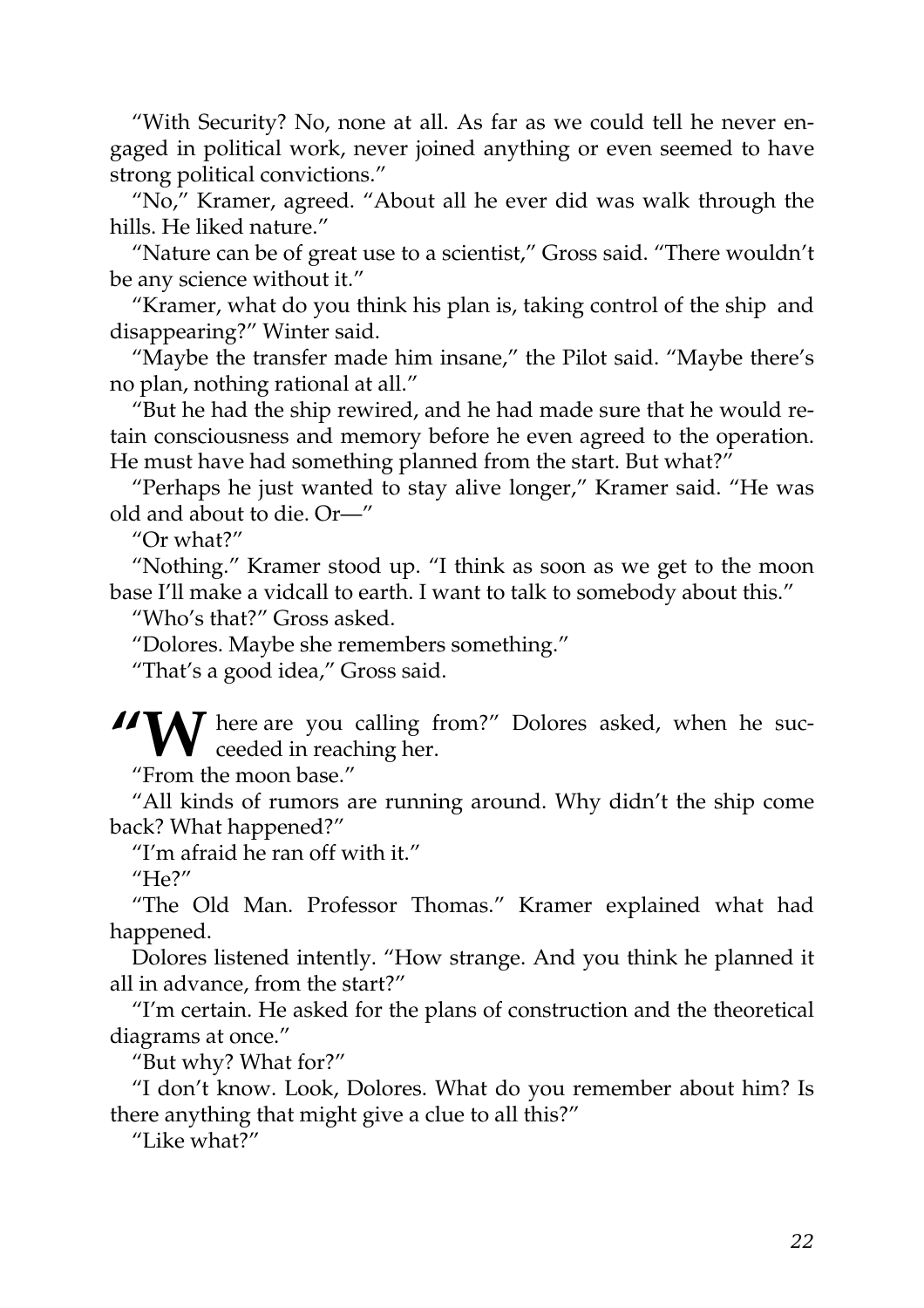"I don't know. That's the trouble."

On the vidscreen Dolores knitted her brow. "I remember he raised chickens in his back yard, and once he had a goat." She smiled. "Do you remember the day the goat got loose and wandered down the main street of town? Nobody could figure out where it came from."

"Anything else?"

"No." He watched her struggling, trying to remember. "He wanted to have a farm, sometime, I know."

"All right. Thanks." Kramer touched the switch. "When I get back to Terra maybe I'll stop and see you."

"Let me know how it works out."

He cut the line and the picture dimmed and faded. He walked slowly back to where Gross and some officers of the Military were sitting at a chart table, talking.

"Any luck?" Gross said, looking up.

"No. All she remembers is that he kept a goat."

"Come over and look at this detail chart." Gross motioned him around to his side. "Watch!"

Kramer saw the record tabs moving furiously, the little white dots racing back and forth.

"What's happening?" he asked.

"A squadron outside the defense zone has finally managed to contact the ship. They're maneuvering now, for position. Watch."

The white counters were forming a barrel formation around a black dot that was moving steadily across the board, away from the central position. As they watched, the white dots constricted around it.

"They're ready to open fire," a technician at the board said. "Commander, what shall we tell them to do?"

Gross hesitated. "I hate to be the one who makes the decision. When it comes right down to it—"

"It's not just a ship," Kramer said. "It's a man, a living person. A human being is up there, moving through space. I wish we knew what—"

"But the order has to be given. We can't take any chances. Suppose he went over to them, to the yuks."

Kramer's jaw dropped. "My God, he wouldn't do that."

"Are you sure? Do you know what he'll do?"

"He wouldn't do that."

Gross turned to the technician. "Tell them to go ahead."

"I'm sorry, sir, but now the ship has gotten away. Look down at the board."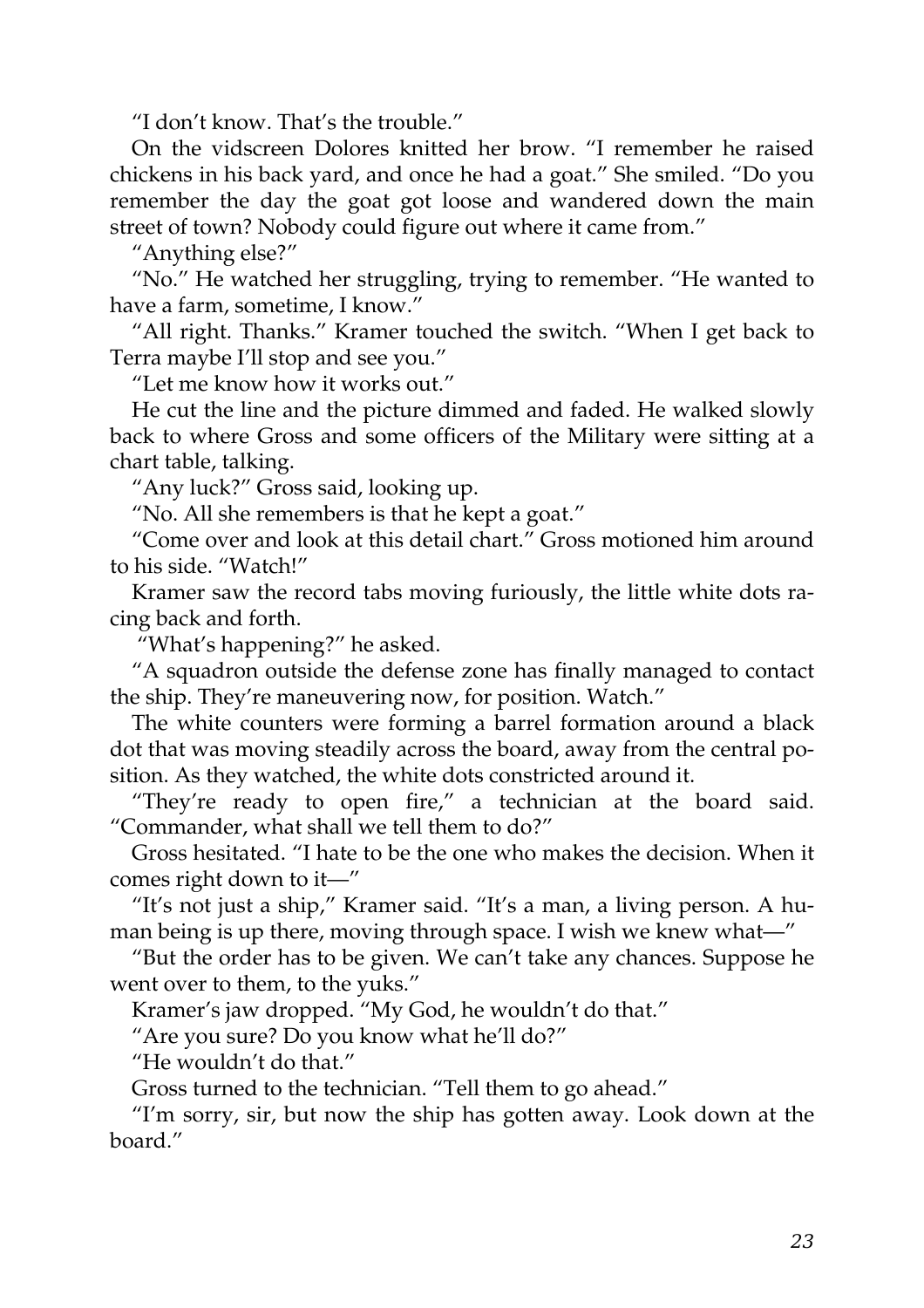G ross stared down, Kramer over his shoulder. The black dot had slipped through the white dots and had moved off at an abrupt angle. The white dots were broken up, dispersing in confusion.

"He's an unusual strategist," one of the officers said. He traced the line. "It's an ancient maneuver, an old Prussian device, but it worked."

The white dots were turning back. "Too many yuk ships out that far," Gross said. "Well, that's what you get when you don't act quickly." He looked up coldly at Kramer. "We should have done it when we had him. Look at him go!" He jabbed a finger at the rapidly moving black dot. The dot came to the edge of the board and stopped. It had reached the limit of the chartered area. "See?"

—Now what? Kramer thought, watching. So the Old Man had escaped the cruisers and gotten away. He was alert, all right; there was nothing wrong with his mind. Or with ability to control his new body.

Body—The ship was a new body for him. He had traded in the old dying body, withered and frail, for this hulking frame of metal and plastic, turbines and rocket jets. He was strong, now. Strong and big. The new body was more powerful than a thousand human bodies. But how long would it last him? The average life of a cruiser was only ten years. With careful handling he might get twenty out of it, before some essential part failed and there was no way to replace it.

And then, what then? What would he do, when something failed and there was no one to fix it for him? That would be the end. Someplace, far out in the cold darkness of space, the ship would slow down, silent and lifeless, to exhaust its last heat into the eternal timelessness of outer space. Or perhaps it would crash on some barren asteroid, burst into a million fragments.

It was only a question of time.

"Your wife didn't remember anything?" Gross said.

"I told you. Only that he kept a goat, once."

"A hell of a lot of help that is."

Kramer shrugged. "It's not my fault."

"I wonder if we'll ever see him again." Gross stared down at the indicator dot, still hanging at the edge of the board. "I wonder if he'll ever move back this way."

"I wonder, too," Kramer said.

T hat night Kramer lay in bed, tossing from side to side, unable to sleep. The moon gravity, even artificially increased, was unfamiliar sleep. The moon gravity, even artificially increased, was unfamiliar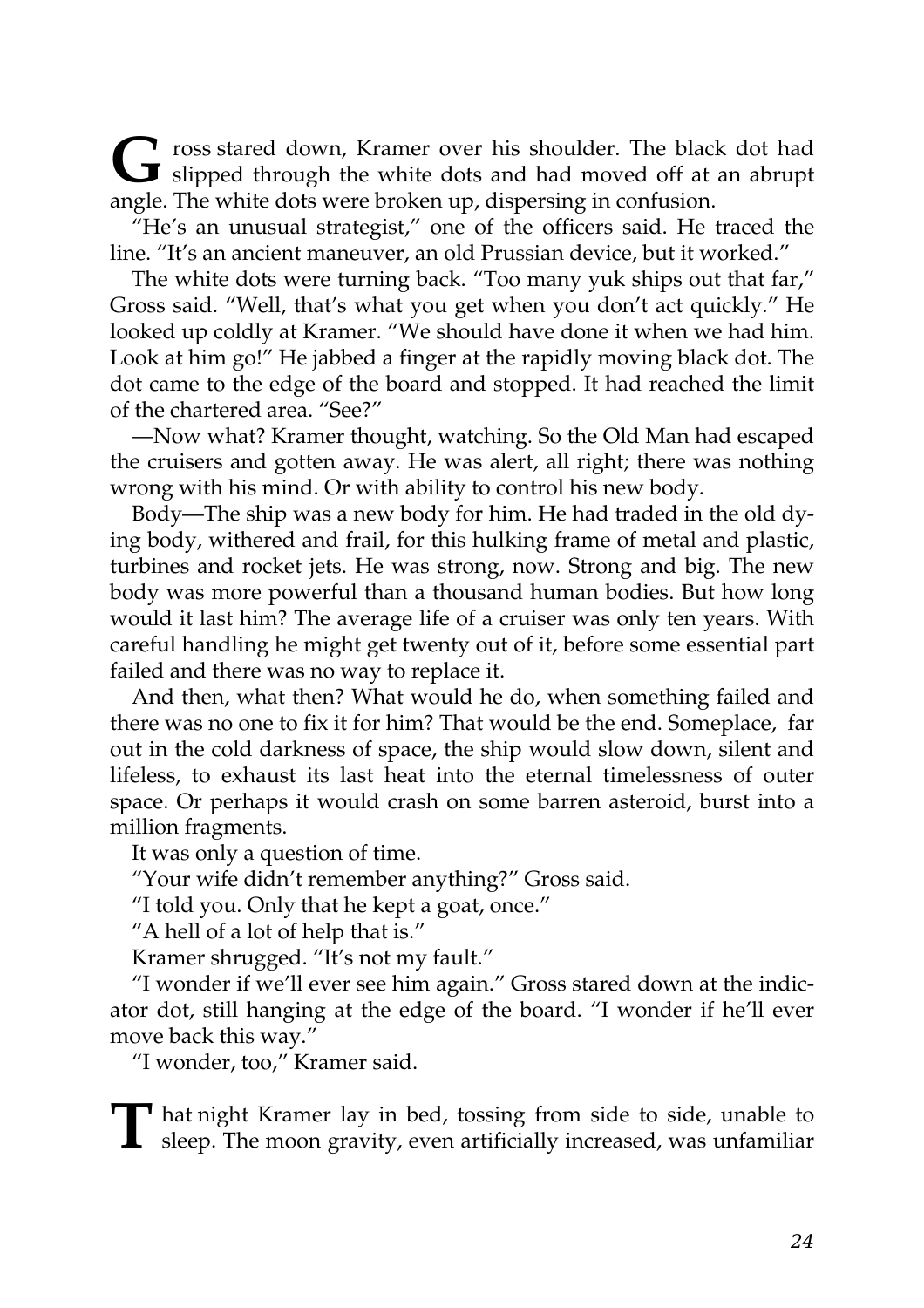to him and it made him uncomfortable. A thousand thoughts wandered loose in his head as he lay, fully awake.

What did it all mean? What was the Professor's plan? Maybe they would never know. Maybe the ship was gone for good; the Old Man had left forever, shooting into outer space. They might never find out why he had done it, what purpose—if any—had been in his mind.

Kramer sat up in bed. He turned on the light and lit a cigarette. His quarters were small, a metal-lined bunk room, part of the moon station base.

The Old Man had wanted to talk to him. He had wanted to discuss things, hold a conversation, but in the hysteria and confusion all they had been able to think of was getting away. The ship was rushing off with them, carrying them into outer space. Kramer set his jaw. Could they be blamed for jumping? They had no idea where they were being taken, or why. They were helpless, caught in their own ship, and the pursuit ship standing by waiting to pick them up was their only chance. Another half hour and it would have been too late.

But what had the Old Man wanted to say? What had he intended to tell him, in those first confusing moments when the ship around them had come alive, each metal strut and wire suddenly animate, the body of a living creature, a vast metal organism?

It was weird, unnerving. He could not forget it, even now. He looked around the small room uneasily. What did it signify, the coming to life of metal and plastic? All at once they had found themselves inside a *living* creature, in its stomach, like Jonah inside the whale.

It had been alive, and it had talked to them, talked calmly and rationally, as it rushed them off, faster and faster into outer space. The wall speaker and circuit had become the vocal cords and mouth, the wiring the spinal cord and nerves, the hatches and relays and circuit breakers the muscles.

They had been helpless, completely helpless. The ship had, in a brief second, stolen their power away from them and left them defenseless, practically at its mercy. It was not right; it made him uneasy. All his life he had controlled machines, bent nature and the forces of nature to man and man's needs. The human race had slowly evolved until it was in a position to operate things, run them as it saw fit. Now all at once it had been plunged back down the ladder again, prostrate before a Power against which they were children.

Kramer got out of bed. He put on his bathrobe and began to search for a cigarette. While he was searching, the vidphone rang.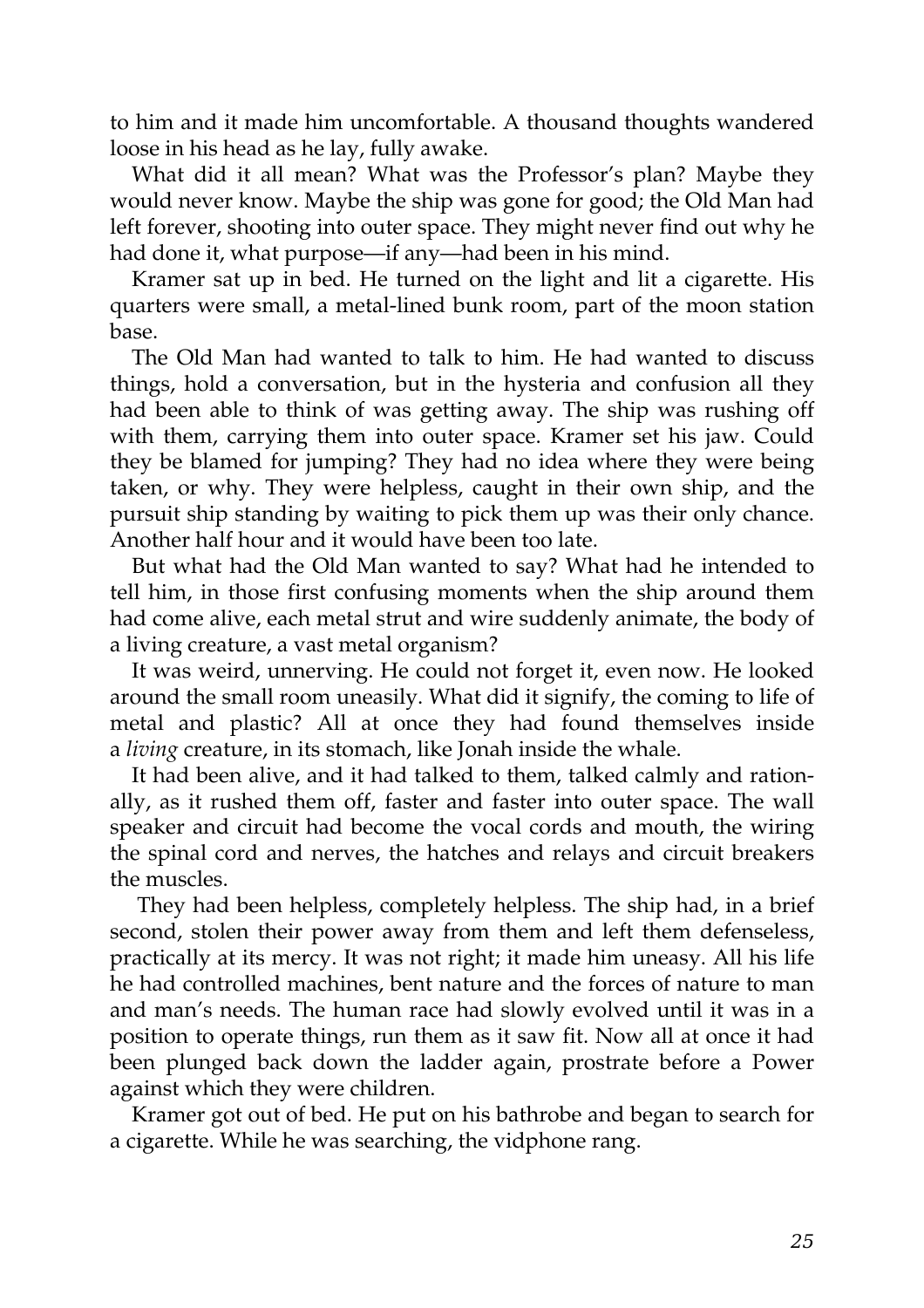He snapped the vidphone on.

"Yes?"

The face of the immediate monitor appeared. "A call from Terra, Mr. Kramer. An emergency call."

"Emergency call? For me? Put it through." Kramer came awake, brushing his hair back out of his eyes. Alarm plucked at him.

From the speaker a strange voice came. "Philip Kramer? Is this Kramer?"

"Yes. Go on."

"This is General Hospital, New York City, Terra. Mr. Kramer, your wife is here. She has been critically injured in an accident. Your name was given to us to call. Is it possible for you to—"

"How badly?" Kramer gripped the vidphone stand. "Is it serious?"

"Yes, it's serious, Mr. Kramer. Are you able to come here? The quicker you can come the better."

"Yes." Kramer nodded. "I'll come. Thanks."

The screen died as the connection was broken. Kramer waited a mo-<br>
ment. Then he tapped the button. The screen relit again. "Yes, sir," ment. Then he tapped the button. The screen relit again. "Yes, sir," the monitor said.

"Can I get a ship to Terra at once? It's an emergency. My wife—"

"There's no ship leaving the moon for eight hours. You'll have to wait until the next period."

"Isn't there anything I can do?"

"We can broadcast a general request to all ships passing through this area. Sometimes cruisers pass by here returning to Terra for repairs."

"Will you broadcast that for me? I'll come down to the field."

"Yes sir. But there may be no ship in the area for awhile. It's a gamble." The screen died.

Kramer dressed quickly. He put on his coat and hurried to the lift. A moment later he was running across the general receiving lobby, past the rows of vacant desks and conference tables. At the door the sentries stepped aside and he went outside, onto the great concrete steps.

The face of the moon was in shadow. Below him the field stretched out in total darkness, a black void, endless, without form. He made his way carefully down the steps and along the ramp along the side of the field, to the control tower. A faint row of red lights showed him the way.

Two soldiers challenged him at the foot of the tower, standing in the shadows, their guns ready.

"Kramer?"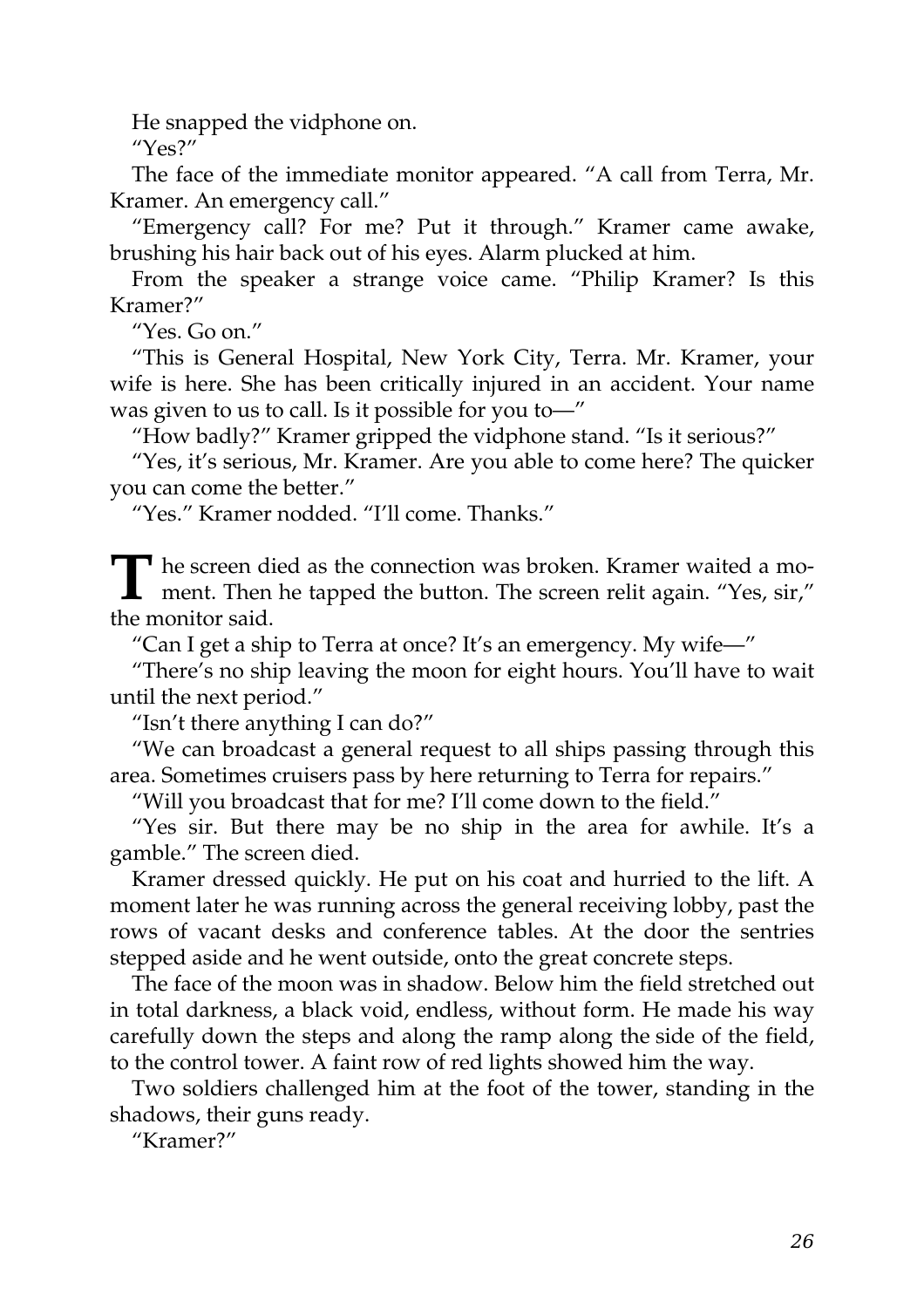"Yes." A light was flashed in his face.

"Your call has been sent out already."

"Any luck?" Kramer asked.

"There's a cruiser nearby that has made contact with us. It has an injured jet and is moving slowly back toward Terra, away from the line."

"Good." Kramer nodded, a flood of relief rushing through him. He lit a cigarette and gave one to each of the soldiers. The soldiers lit up.

"Sir," one of them asked, "is it true about the experimental ship?"

"What do you mean?"

"It came to life and ran off?"

"No, not exactly," Kramer said. "It had a new type of control system instead of the Johnson units. It wasn't properly tested."

"But sir, one of the cruisers that was there got up close to it, and a buddy of mine says this ship acted funny. He never saw anything like it. It was like when he was fishing once on Terra, in Washington State, fishing for bass. The fish were smart, going this way and that—"

"Here's your cruiser," the other soldier said. "Look!"

An enormous vague shape was setting slowly down onto the field. They could make nothing out but its row of tiny green blinkers. Kramer stared at the shape.

"Better hurry, sir," the soldiers said. "They don't stick around here very long."

"Thanks." Kramer loped across the field, toward the black shape that rose up above him, extended across the width of the field. The ramp was down from the side of the cruiser and he caught hold of it. The ramp rose, and a moment later Kramer was inside the hold of the ship. The hatch slid shut behind him.

As he made his way up the stairs to the main deck the turbines roared up from the moon, out into space.

Kramer opened the door to the main deck. He stopped suddenly, staring around him in surprise. There was nobody in sight. The ship was deserted.

"Good God," he said. Realization swept over him, numbing him. He sat down on a bench, his head swimming. "Good God."

The ship roared out into space leaving the moon and Terra farther behind each moment.

And there was nothing he could do.

**"** S o it was you who put the call through," he said at last. "It was you who called me on the vidphone, not any hospital on Terra.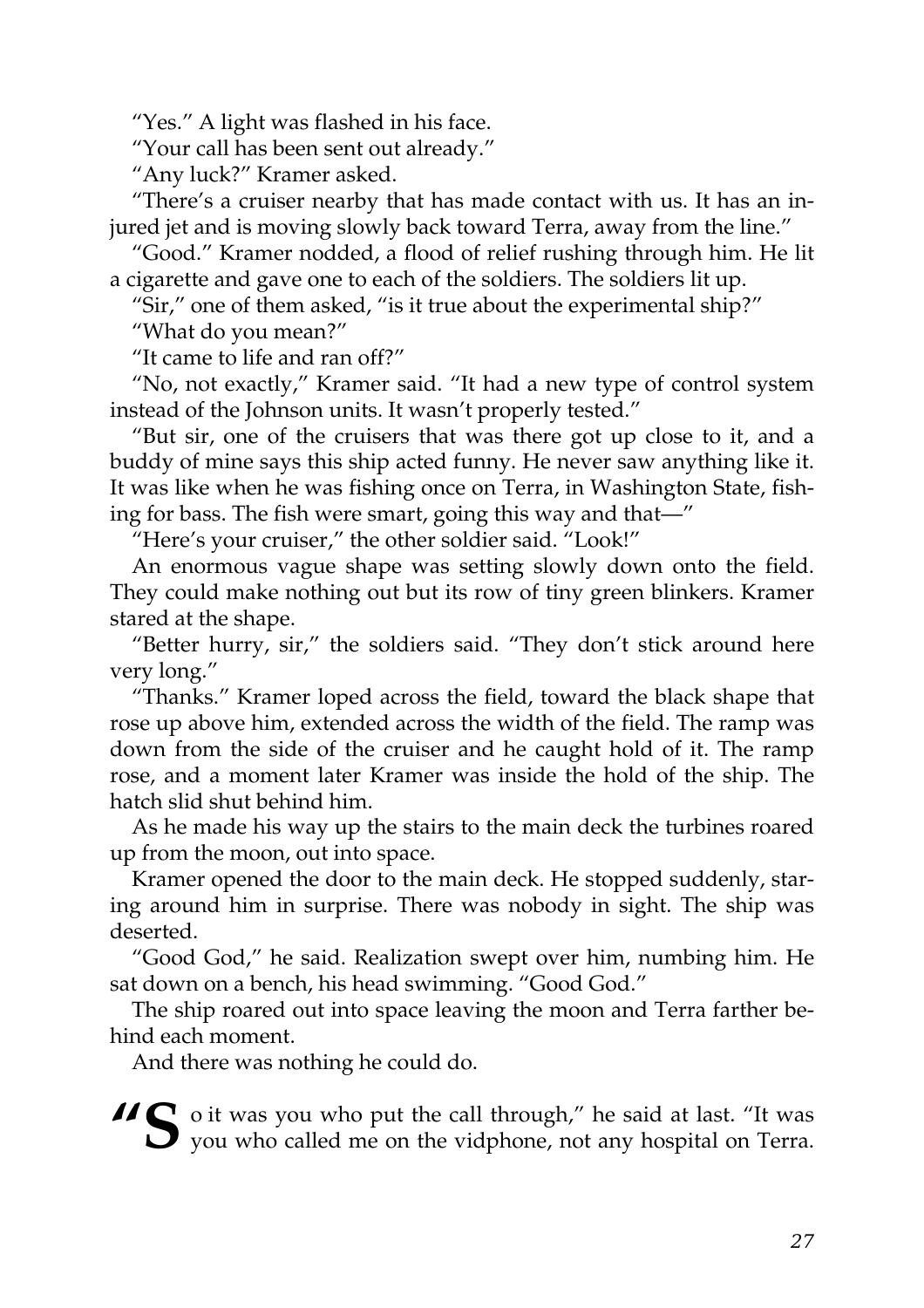It was all part of the plan." He looked up and around him. "And Dolores is really—"

"Your wife is fine," the wall speaker above him said tonelessly. "It was a fraud. I am sorry to trick you that way, Philip, but it was all I could think of. Another day and you would have been back on Terra. I don't want to remain in this area any longer than necessary. They have been so certain of finding me out in deep space that I have been able to stay here without too much danger. But even the purloined letter was found eventually."

Kramer smoked his cigarette nervously. "What are you going to do? Where are we going?"

"First, I want to talk to you. I have many things to discuss. I was very disappointed when you left me, along with the others. I had hoped that you would remain." The dry voice chuckled. "Remember how we used to talk in the old days, you and I? That was a long time ago."

The ship was gaining speed. It plunged through space at tremendous speed, rushing through the last of the defense zone and out beyond. A rush of nausea made Kramer bend over for a moment.

When he straightened up the voice from the wall went on, "I'm sorry to step it up so quickly, but we are still in danger. Another few moments and we'll be free."

"How about yuk ships? Aren't they out here?"

"I've already slipped away from several of them. They're quite curious about me."

"Curious?"

"They sense that I'm different, more like their own organic mines. They don't like it. I believe they will begin to withdraw from this area, soon. Apparently they don't want to get involved with me. They're an odd race, Philip. I would have liked to study them closely, try to learn something about them. I'm of the opinion that they use no inert material. All their equipment and instruments are alive, in some form or other. They don't construct or build at all. The idea of *making* is foreign to them. They utilize existing forms. Even their ships—"

"Where are we going?" Kramer said. "I want to know where you are taking me."

"Frankly, I'm not certain."

"You're not certain?"

"I haven't worked some details out. There are a few vague spots in my program, still. But I think that in a short while I'll have them ironed out."

"What is your program?" Kramer said.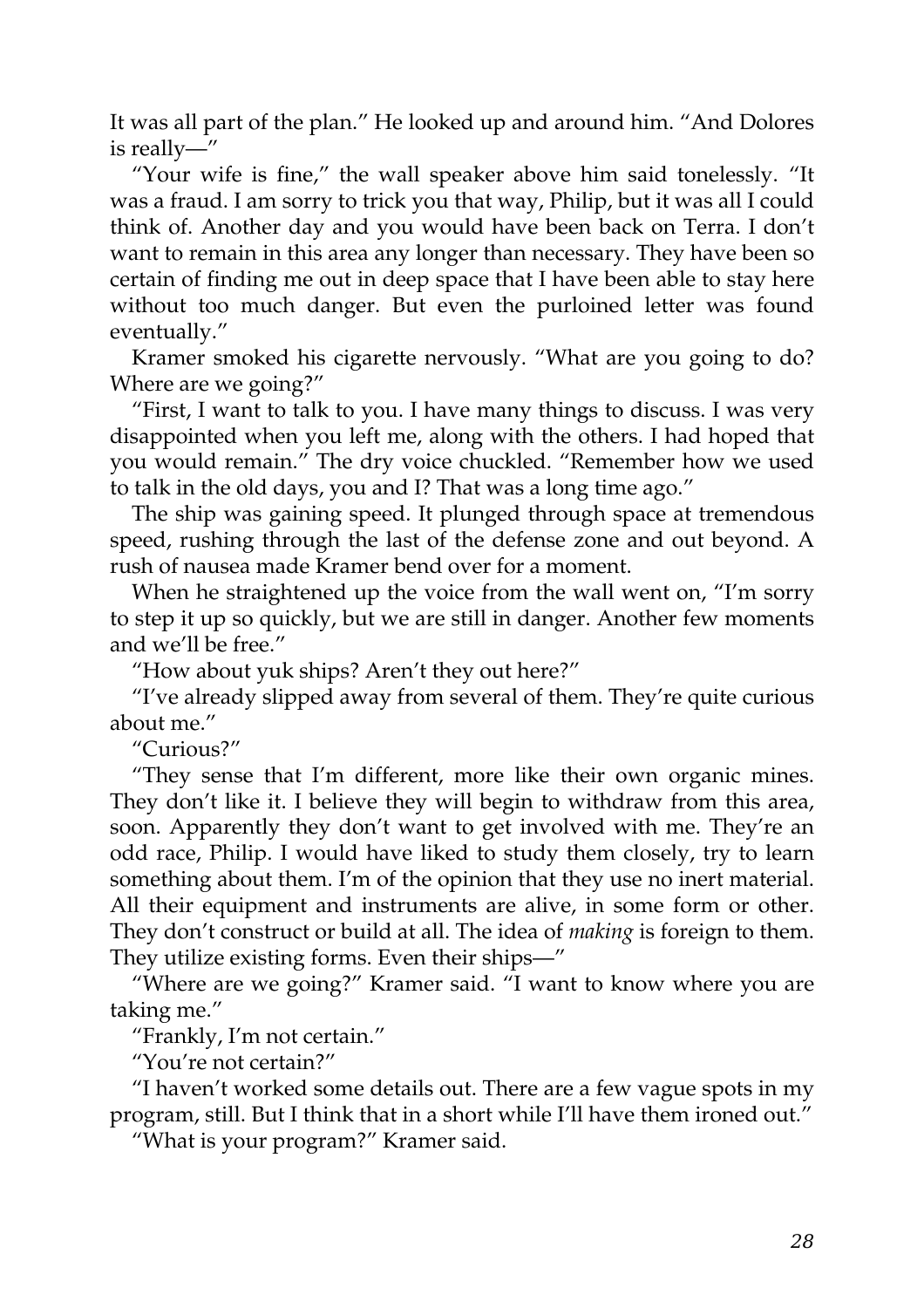"It's really very simple. But don't you want to come into the control room and sit? The seats are much more comfortable than that metal bench."

Kramer went into the control room and sat down at the control board. Looking at the useless apparatus made him feel strange.

"What's the matter?" the speaker above the board rasped.

K ramer gestured helplessly. "I'm—powerless. I can't do anything. And I don't like it. Do you blame me?"

"No. No, I don't blame you. But you'll get your control back, soon. Don't worry. This is only a temporary expedient, taking you off this way. It was something I didn't contemplate. I forgot that orders would be given out to shoot me on sight."

"It was Gross' idea."

"I don't doubt that. My conception, my plan, came to me as soon as you began to describe your project, that day at my house. I saw at once that you were wrong; you people have no understanding of the mind at all. I realized that the transfer of a human brain from an organic body to a complex artificial space ship would not involve the loss of the intellectualization faculty of the mind. When a man thinks, he *is*.

"When I realized that, I saw the possibility of an age-old dream becoming real. I was quite elderly when I first met you, Philip. Even then my life-span had come pretty much to its end. I could look ahead to nothing but death, and with it the extinction of all my ideas. I had made no mark on the world, none at all. My students, one by one, passed from me into the world, to take up jobs in the great Research Project, the search for better and bigger weapons of war.

"The world has been fighting for a long time, first with itself, then with the Martians, then with these beings from Proxima Centauri, whom we know nothing about. The human society has evolved war as a cultural institution, like the science of astronomy, or mathematics. War is a part of our lives, a career, a respected vocation. Bright, alert young men and women move into it, putting their shoulders to the wheel as they did in the time of Nebuchadnezzar. It has always been so.

"But is it innate in mankind? I don't think so. No social custom is innate. There were many human groups that did not go to war; the Eskimos never grasped the idea at all, and the American Indians never took to it well.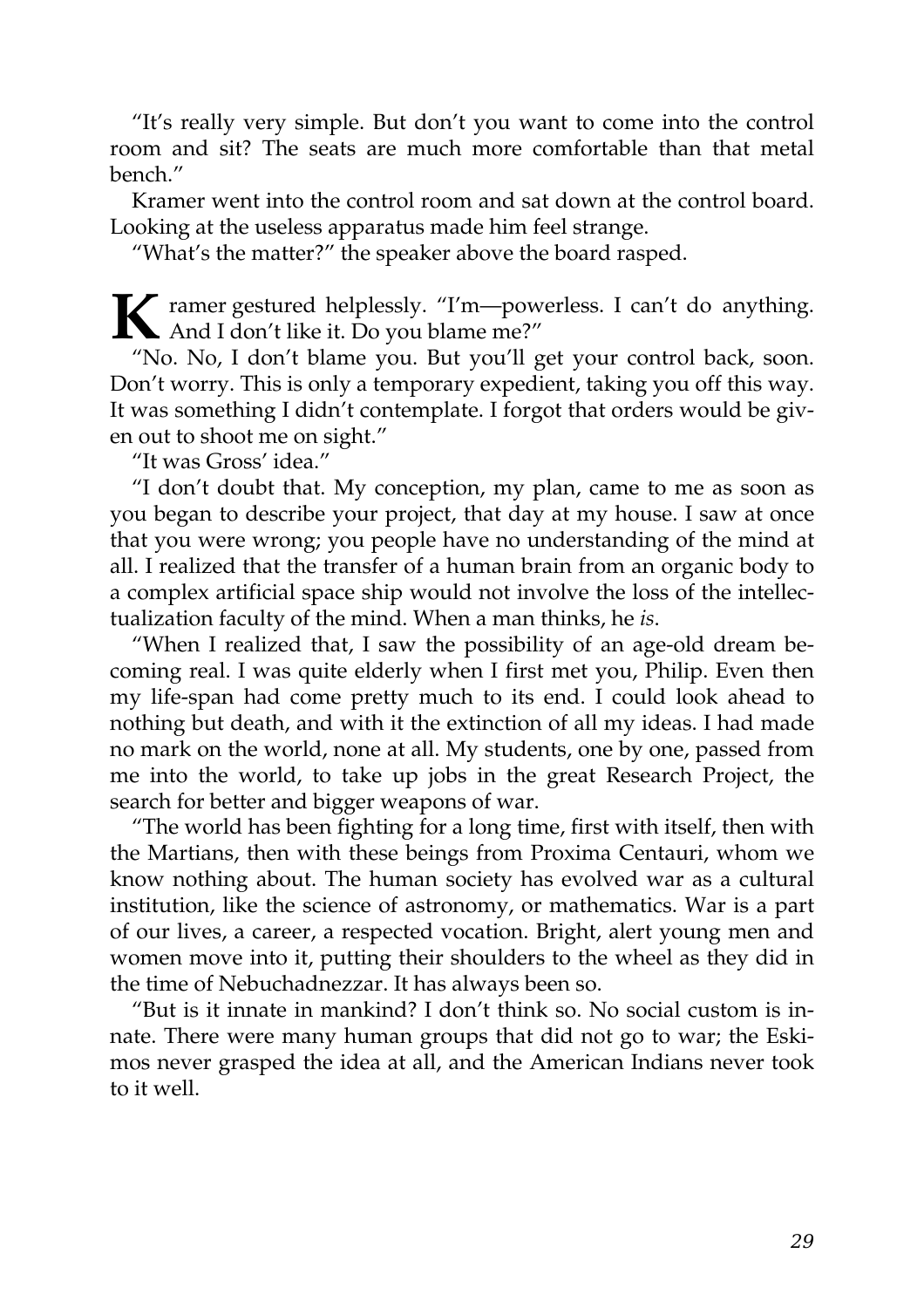"But these dissenters were wiped out, and a cultural pattern was established that became the standard for the whole planet. Now it has become ingrained in us.

"But if someplace along the line some other way of settling problems had arisen and taken hold, something different than the massing of men and material to—"

"What's your plan?" Kramer said. "I know the theory. It was part of one of your lectures."

"Yes, buried in a lecture on plant selection, as I recall. When you came to me with this proposition I realized that perhaps my conception could be brought to life, after all. If my theory were right that war is only a habit, not an instinct, a society built up apart from Terra with a minimum of cultural roots might develop differently. If it failed to absorb our outlook, if it could start out on another foot, it might not arrive at the same point to which we have come: a dead end, with nothing but greater and greater wars in sight, until nothing is left but ruin and destruction everywhere.

"Of course, there would have to be a Watcher to guide the experiment, at first. A crisis would undoubtedly come very quickly, probably in the second generation. Cain would arise almost at once.

"You see, Kramer, I estimate that if I remain at rest most of the time, on some small planet or moon, I may be able to keep functioning for almost a hundred years. That would be time enough, sufficient to see the direction of the new colony. After that—Well, after that it would be up to the colony itself.

"Which is just as well, of course. Man must take control eventually, on his own. One hundred years, and after that they will have control of their own destiny. Perhaps I am wrong, perhaps war is more than a habit. Perhaps it is a law of the universe, that things can only survive as groups by group violence.

"But I'm going ahead and taking the chance that it is only a habit, that I'm right, that war is something we're so accustomed to that we don't realize it is a very unnatural thing. Now as to the place! I'm still a little vague about that. We must find the place, still.

"That's what we're doing now. You and I are going to inspect a few systems off the beaten path, planets where the trading prospects are low enough to keep Terran ships away. I know of one planet that might be a good place. It was reported by the Fairchild Expedition in their original manual. We may look into that, for a start."

The ship was silent.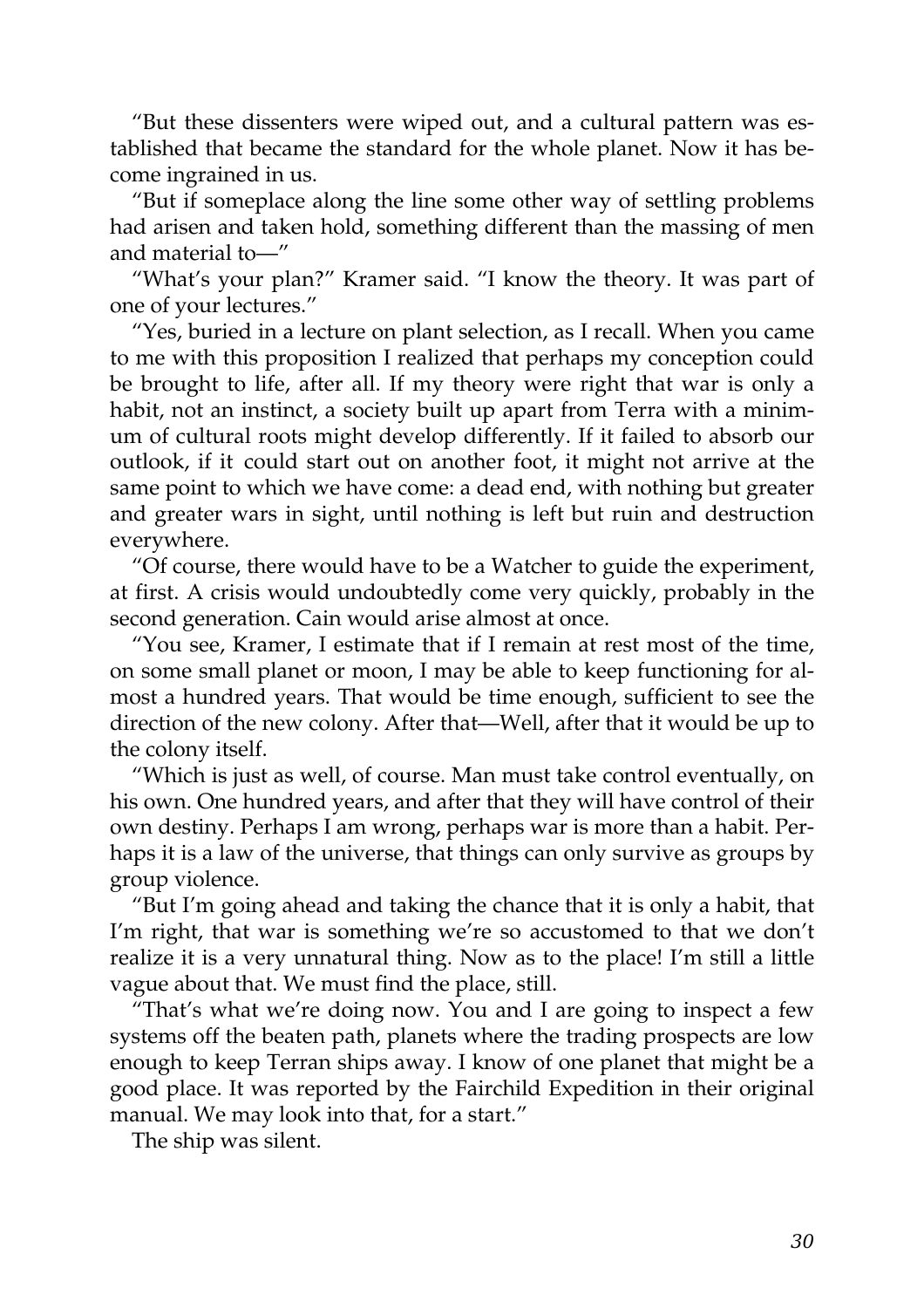**K** ramer sat for a time, staring down at the metal floor under him.<br>The floor throbbed dully with the motion of the turbines. At last he The floor throbbed dully with the motion of the turbines. At last he looked up.

"You might be right. Maybe our outlook is only a habit." Kramer got to his feet. "But I wonder if something has occurred to you?"

"What is that?"

"If it's such a deeply ingrained habit, going back thousands of years, how are you going to get your colonists to make the break, leave Terra and Terran customs? How about *this* generation, the first ones, the people who found the colony? I think you're right that the next generation would be free of all this, if there were an—" He grinned. "—An Old Man Above to teach them something else instead."

Kramer looked up at the wall speaker. "How are you going to get the people to leave Terra and come with you, if by your own theory, this generation can't be saved, it all has to start with the next?"

The wall speaker was silent. Then it made a sound, the faint dry chuckle.

"I'm surprised at you Philip. Settlers can be found. We won't need many, just a few." The speaker chuckled again. "I'll acquaint you with my solution."

At the far end of the corridor a door slid open. There was sound, a hesitant sound. Kramer turned.

"Dolores!"

Dolores Kramer stood uncertainly, looking into the control room. She blinked in amazement. "Phil! What are you doing here? What's going on?"

They stared at each other.

"What's happening?" Dolores said. "I received a vidcall that you had been hurt in a lunar explosion—"

The wall speaker rasped into life. "You see, Philip, that problem is already solved. We don't really need so many people; even a single couple might do."

Kramer nodded slowly. "I see," he murmured thickly. "Just one couple. One man and woman."

"They might make it all right, if there were someone to watch and see that things went as they should. There will be quite a few things I can help you with, Philip. Quite a few. We'll get along very well, I think."

Kramer grinned wryly. "You could even help us name the animals," he said. "I understand that's the first step."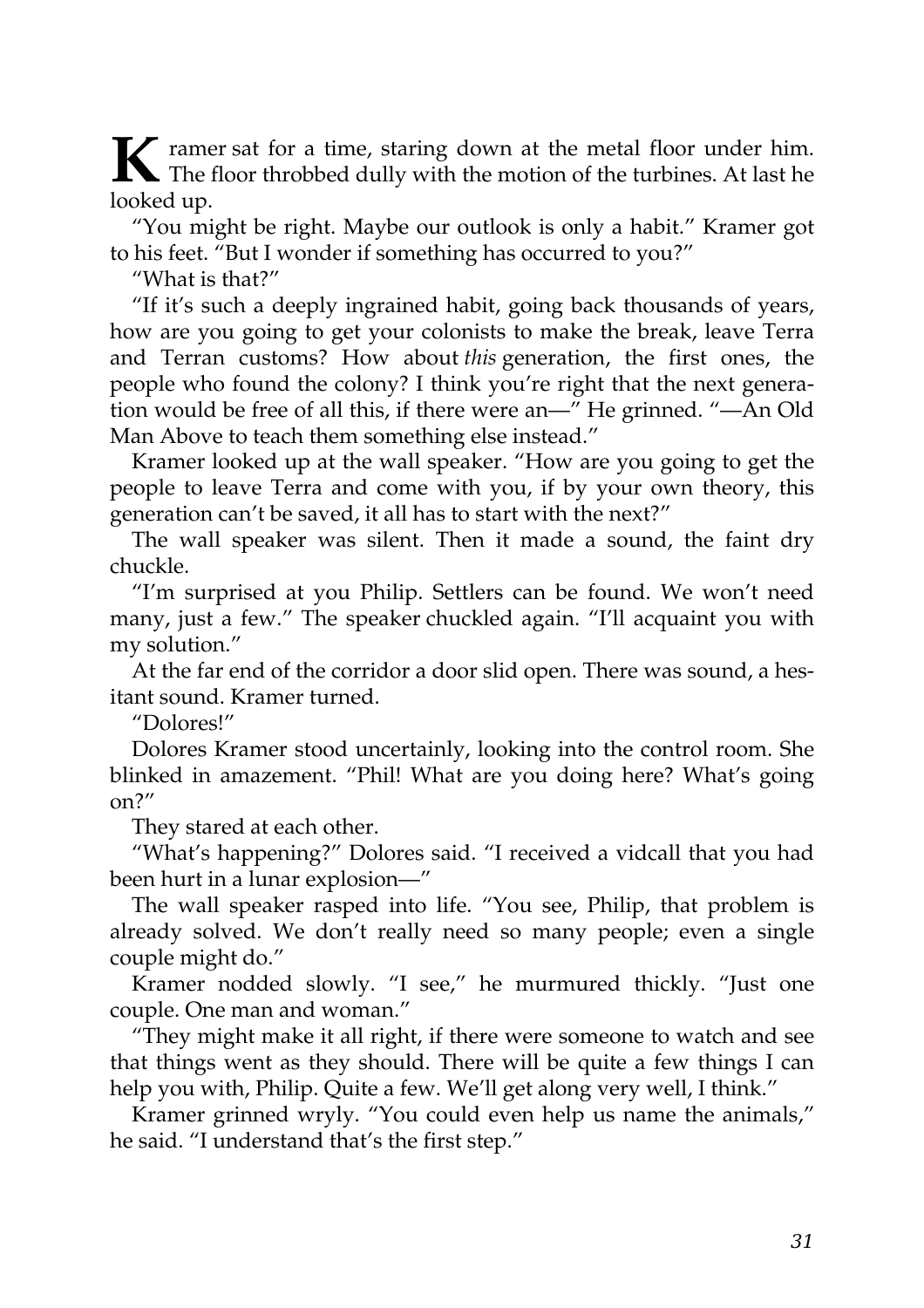"I'll be glad to," the toneless, impersonal voice said. "As I recall, my part will be to bring them to you, one by one. Then you can do the actual naming."

"I don't understand," Dolores faltered. "What does he mean, Phil? Naming animals. What kind of animals? Where are we going?"

Kramer walked slowly over to the port and stood staring silently out, his arms folded. Beyond the ship a myriad fragments of light gleamed, countless coals glowing in the dark void. Stars, suns, systems. Endless, without number. A universe of worlds. An infinity of planets, waiting for them, gleaming and winking from the darkness.

He turned back, away from the port. "Where are we going?" He smiled at his wife, standing nervous and frightened, her large eyes full of alarm. "I don't know where we are going," he said. "But somehow that doesn't seem too important right now…. I'm beginning to see the Professor's point, it's the result that counts."

And for the first time in many months he put his arm around Dolores. At first she stiffened, the fright and nervousness still in her eyes. But then suddenly she relaxed against him and there were tears wetting her cheeks.

"Phil … do you really think we can start over again—you and I?"

He kissed her tenderly, then passionately.

And the spaceship shot swiftly through the endless, trackless eternity of the void….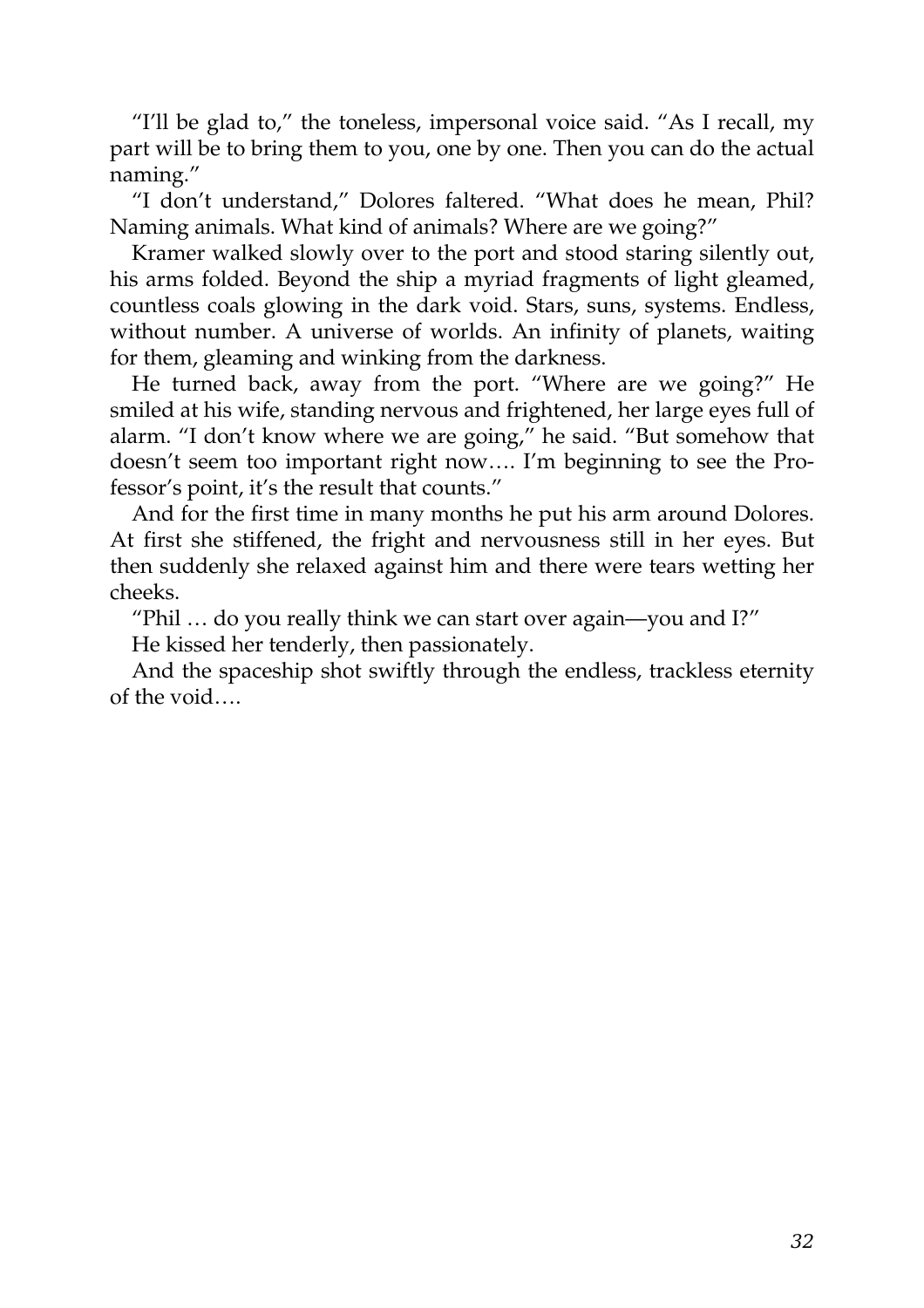## **Loved this book ? Similar users also downloaded**

Kurt Vonnegut

*[The Big Trip Up Yonder](http://generation.feedbooks.com/book/4322.pdf)*

If it was good enough for your grandfather, forget it ... it is much too good for anyone else!

Philip K. Dick

*[The Variable Man](http://generation.feedbooks.com/book/4751.pdf)*

He fixed things—clocks, refrigerators, vidsenders and destinies. But he had no business in the future, where the calculators could not handle him. He was Earth's only hope—and its sure failure! Philip K. Dick

*[The Defenders](http://generation.feedbooks.com/book/3892.pdf)*

No weapon has ever been frightful enough to put a stop to war- perhaps because we never before had any that thought for themselves!

Philip K. Dick

*[Piper in the Woods](http://generation.feedbooks.com/book/4916.pdf)*

Earth maintained an important garrison on Asteroid Y-3. Now suddenly it was imperiled with a biological impossibility—men becoming plants!

Philip K. Dick

*[Beyond the Door](http://generation.feedbooks.com/book/3863.pdf)*

Did you ever wonder at the lonely life the bird in a cuckoo clock has to lead—that it might possibly love and hate just as easily as a real animal of flesh and blood? Philip Dick used that idea for this brief fantasy tale. We're sure that after reading it you'll give cuckoo clocks more respect.

Philip K. Dick

*[The Crystal Crypt](http://generation.feedbooks.com/book/3878.pdf)*

Stark terror ruled the Inner-Flight ship on that last Mars-Terra run. For the black-clad Leiters were on the prowl ... and the grim red planet was not far behind.

Philip K. Dick

*[The Gun](http://generation.feedbooks.com/book/3995.pdf)*

Nothing moved or stirred. Everything was silent, dead. Only the gun showed signs of life ... and the trespassers had wrecked that for all time. The return journey to pick up the treasure would be a cinch ... they smiled.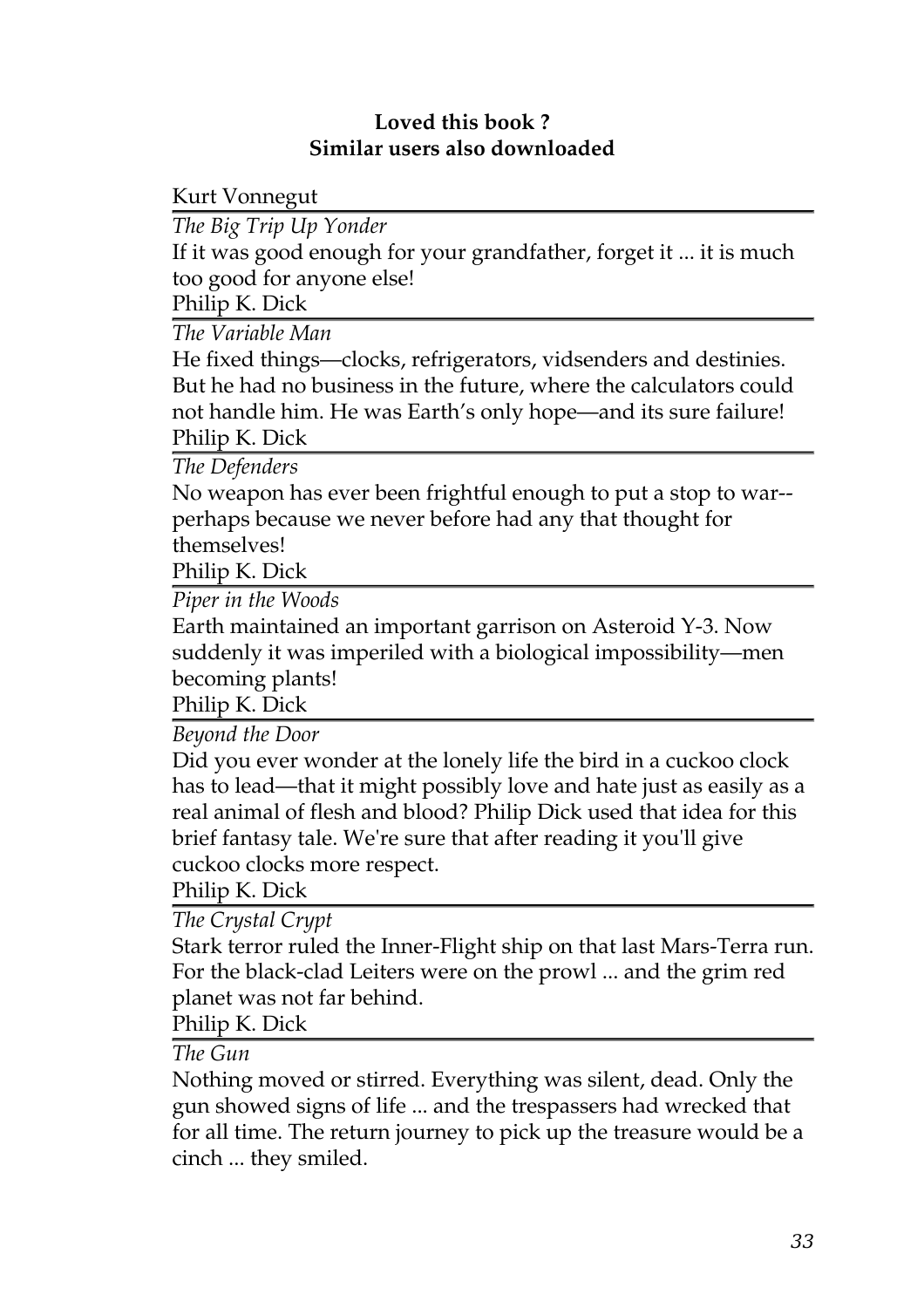Philip K. Dick

*[Second Variety](http://generation.feedbooks.com/book/4711.pdf)*

The claws were bad enough in the first place—nasty, crawling little death-robots. But when they began to imitate their creators, it was time for the human race to make peace—if it could! Philip K. Dick

*[The Skull](http://generation.feedbooks.com/book/4335.pdf)*

Conger agreed to kill a stranger he had never seen. But he would make no mistakes because he had the stranger's skull under his arm.

Philip K. Dick

*[Beyond Lies the Wub](http://generation.feedbooks.com/book/3812.pdf)*

The slovenly wub might well have said: Many men talk like philosophers and live like fools.